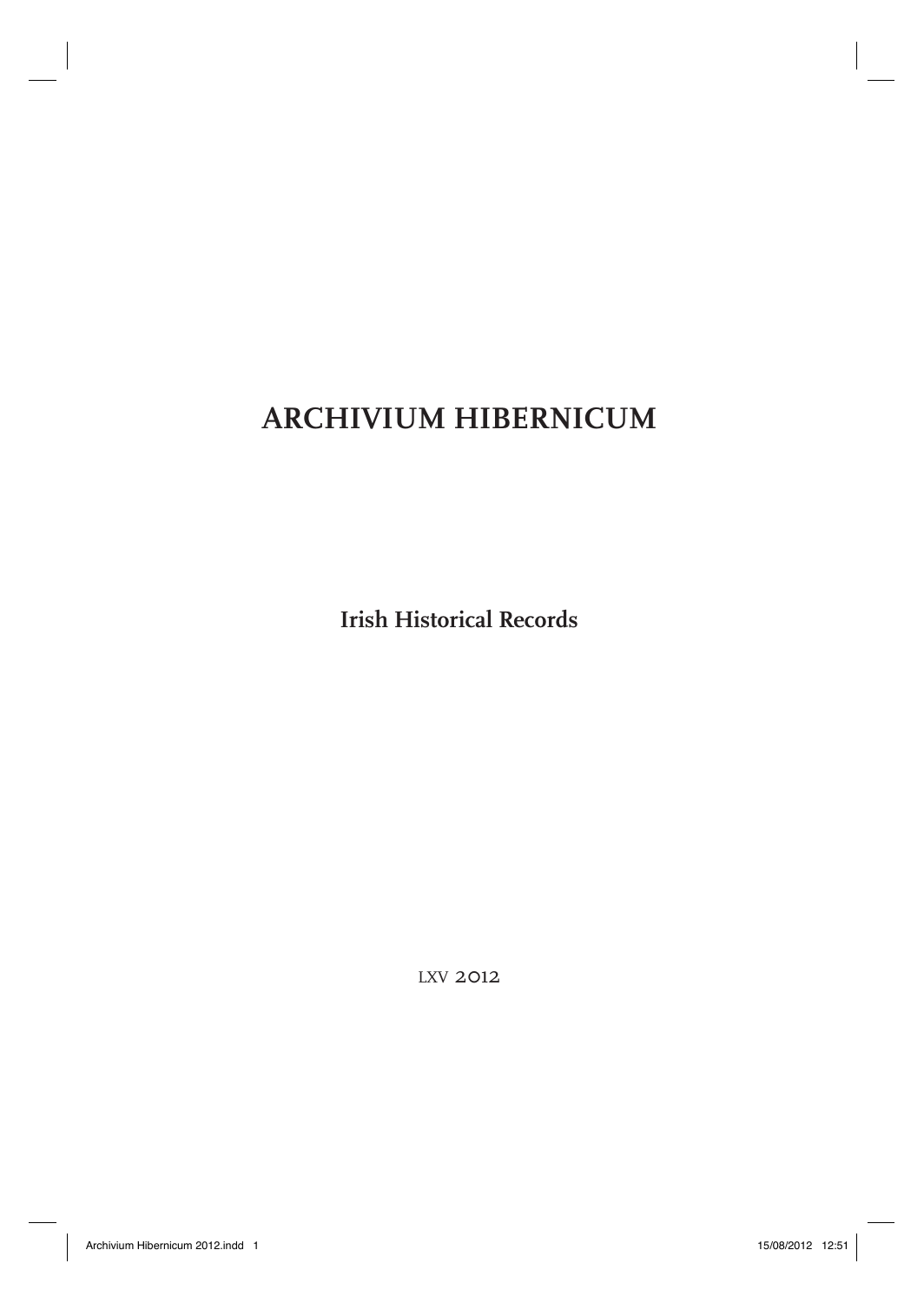This journal is published with the assistance of grants-in-aid from the Publications Subcommittee of the Governing Authority, National University of Ireland, Maynooth, and the D'Alton Endowment, St Patrick's College, Maynooth.

> Catholic Historical Society of Ireland Maynooth 2012

©2012 The Catholic Historical Society of Ireland Typeset by Dominic Carroll, Ardfield, Co. Cork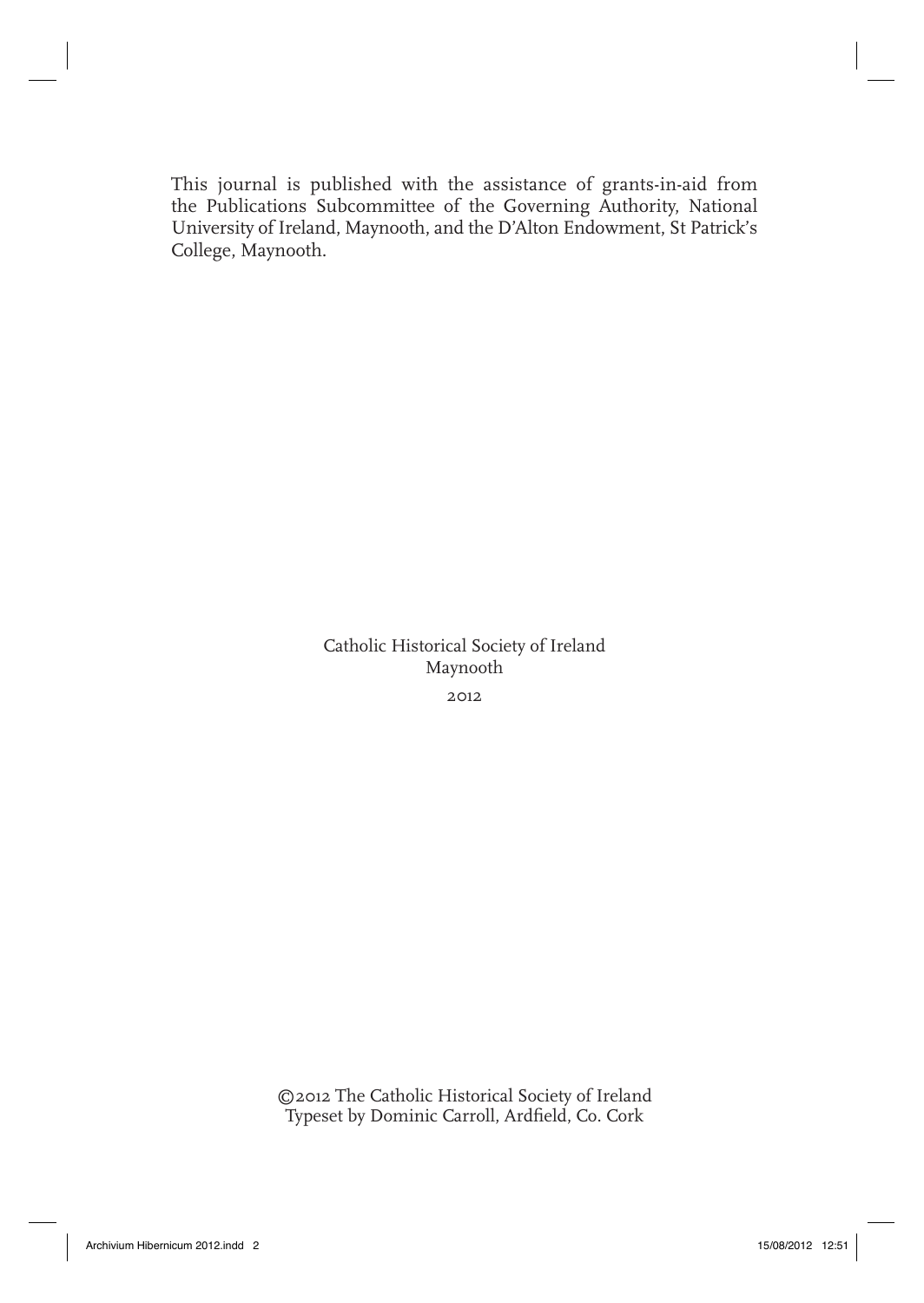# **ARCHIVIUM HIBERNICUM**

## Irish Historical Records

(Incorporating since 1973 the proceedings of the Irish Catholic Historical Committee)

### **LXV 2012**

## Documents

| Documents concerning inter-Irish<br>political rivalry at the Spanish court<br>and the assassination of Domnall Cam<br>O'Sullivan Beare, 1614-25 | Ciaran O'Scea                          | 7   |
|-------------------------------------------------------------------------------------------------------------------------------------------------|----------------------------------------|-----|
| Accusations against Murtagh King, 1638                                                                                                          | Brendan Scott                          | 76  |
| 'Backsliders from the Protestant<br>Religion': Apostasy in the 1641<br>Depositions [with index]                                                 | Anna Leigh Margey<br>and Elaine Murphy | 82. |
| John Ponce's response to Kenelm<br>Digby's A Discourse Concerning<br>Infallibility in Religion (Paris, 1652)                                    | M.R.F. Williams                        | 189 |
| A pamphlet in French on the<br>banishment of Catholic clergy from<br>Ireland in 1653                                                            | Éamon Ó Ciosáin                        | 200 |
| Registers of a Midland parish, 1791-1810:<br>Ballinahown, County Offaly and County<br>Westmeath [with index]                                    | Cathal Ó Háinle                        | 222 |
| The Irish in Asturias: the footprint of the<br>Irish College, Salamanca, 1913-1950                                                              | Regina Whelan Richardson               | 273 |
| Index to Vol. LXV                                                                                                                               |                                        | 291 |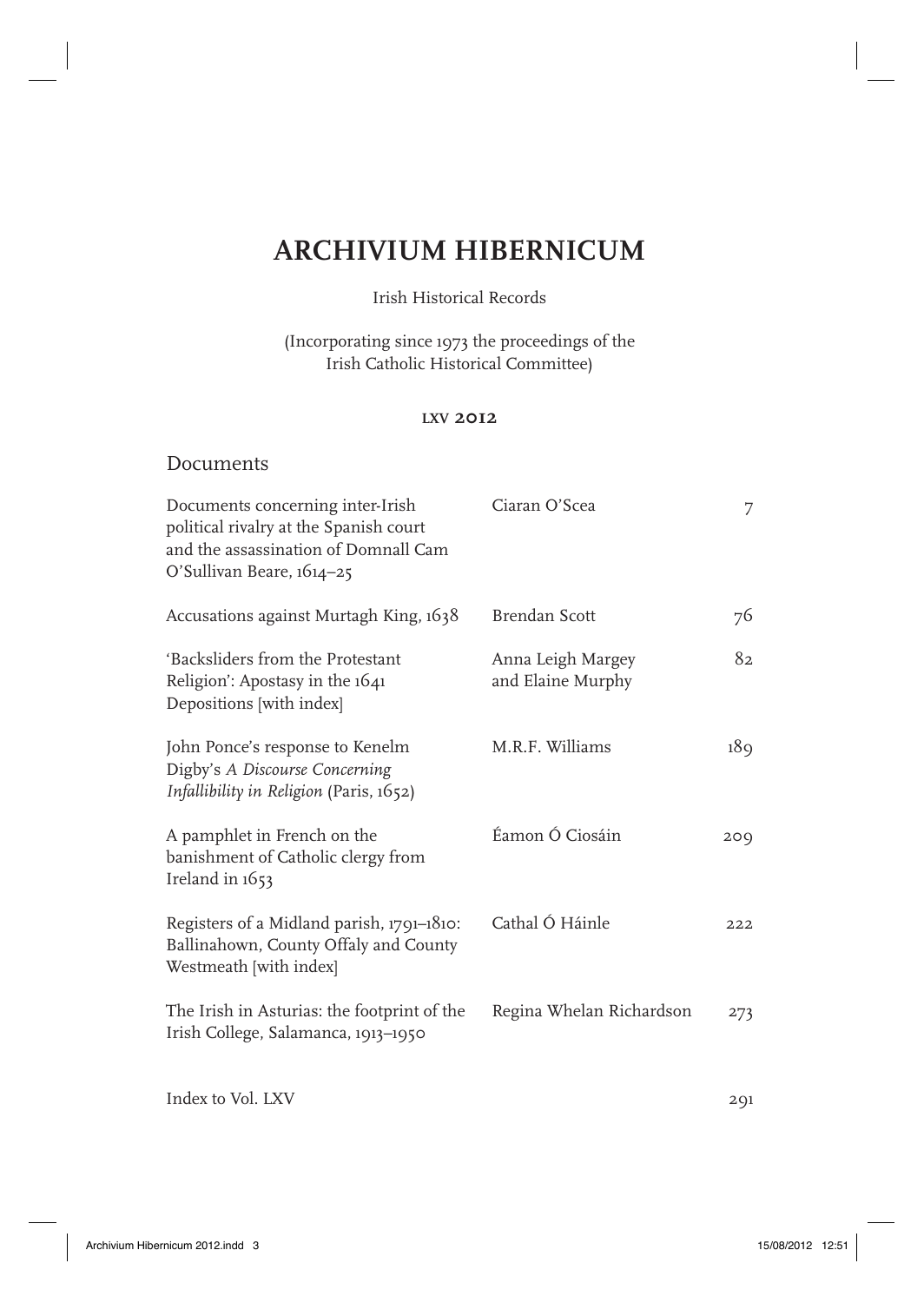## NOTES ON CONTRIBUTORS

- Anna Leigh Margey is research fellow, Landed Estates of Ireland Project, Centre for the Study of Historic Irish Houses and Estates, Department of History, National University of Ireland, Maynooth.
- Elaine Murphy is Research Associate, Oliver Cromwell Project, Faculty of History, University of Cambridge.
- Éamon Ó Ciosáin teaches in the department of French, National University of Ireland Maynooth.
- Cathal Ó Háinle is fellow emeritus and former professor of Irish in Trinity College Dublin
- Ciaran O'Scea holds a doctorate from the European University Florence. He is currently curating an exhibition of Irish-interest, early-modern documents at Simancas, drawn from the Spanish national collections.
- Regina Whelan Richardson is subject librarian for modern languages, literatures and cultures, and music librarian at the National University of Ireland, Maynooth. Formerly Librarian, Spanish Cultural Institute, Dublin.

Brendan Scott holds a PhD from NUI Galway, and is the editor of the *Breifne* historical journal.

Mark Williams is Irish Government Scholar at Hertford College, Oxford University. His research interests include the royalist exile of the 1650s, with a monograph entitled *The King's Irishmen* to be published in 2013.

## INSTRUCTIONS TO AUTHORS

Correspondence concerning contributions to *Archivium Hibernicum* should be addressed to Dr Thomas O'Connor, editor of *Archivium Hibernicum*, Department of History, NUI Maynooth, Maynooth, County Kildare, Ireland. Manuscripts should be submitted in hard copy (double-spaced) and on disk (Word 98 or higher if possible) and should be prepared in accordance with 'Rules for contributors' in *Irish Historical Studies*, xxxiii, no. 131 (May, 2003), pp 351–68.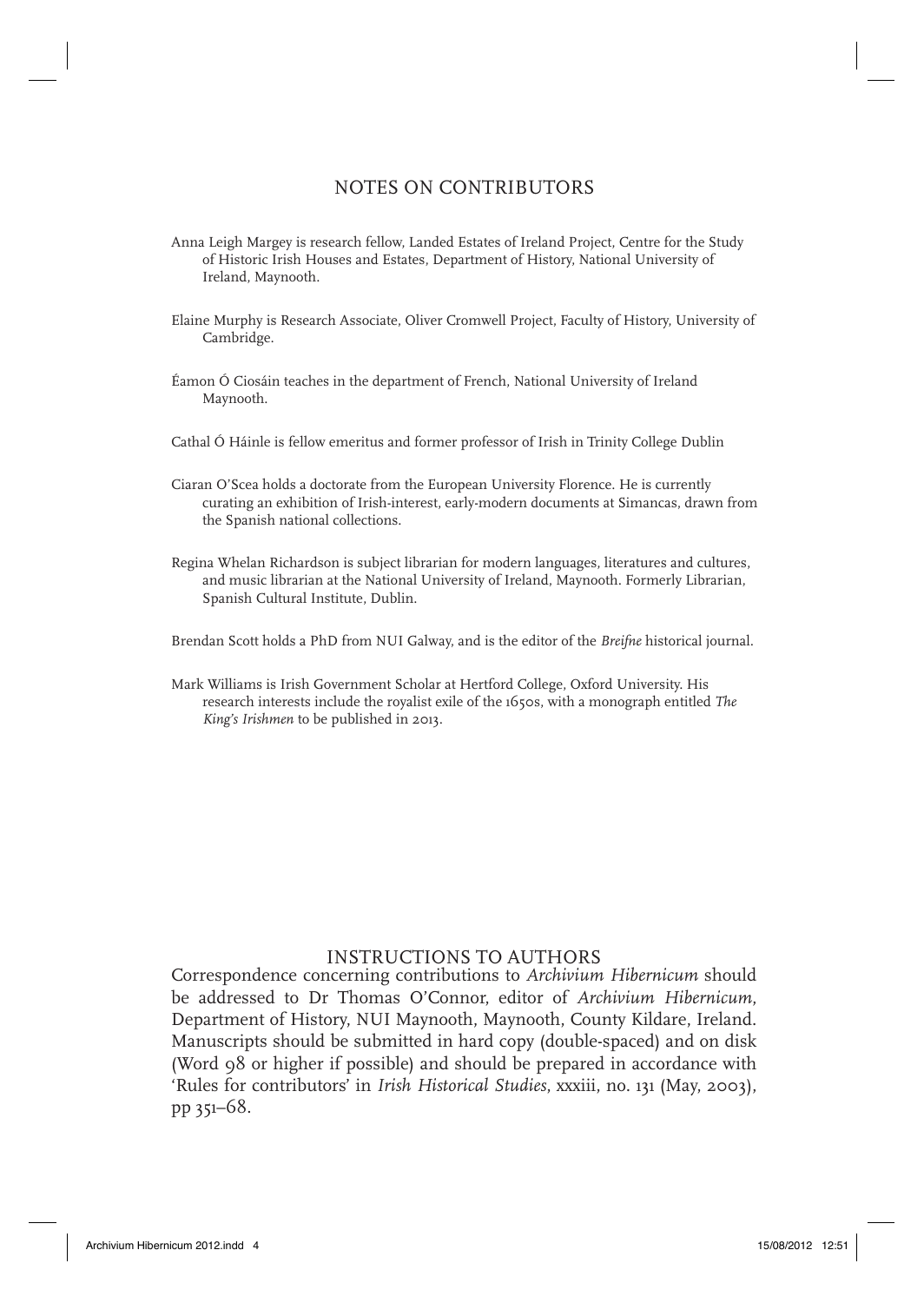# **The Irish in Asturias: the footprint of the Irish College, Salamanca, 1913–1950**

The annual reports of the last two rectors of the Irish College at Salamanca, along with other documents in the Salamanca Archive,<sup>1</sup> provide important information on the life of the small Irish clerical community in Spain in the first half of the twentieth century.<sup>2</sup> The diaries and papers of Alexander McCabe also chronicle his personal experiences and the fate of the Irish College in Salamanca, during and beyond the Spanish Civil War.3 In his 1937–38 report, Rector McCabe describes his return to their summer villa in Asturias, from which the Irish students had been hastily evacuated the previous summer on the outbreak of hostilities. Travelling westward from

1 The author is grateful to Cathal McCauley, University Librarian, and Helen Fallon, Deputy Librarian, NUI Maynooth for facilitating this research, and to staff of the Russell Library and St. Patrick's College, Maynooth. Also to Colette O'Daly, National Library of Ireland for invaluable assistance.

 The Salamanca Archive contains the archives of the Irish colleges in Spain from 1592 to the middle of the twentieth century, deposited in St. Patrick's College, Maynooth and property of the Irish Episcopal Conference. As the last surviving Irish college in Spain, material transferred there from the other Irish colleges: Alcalá, Santiago de Compostela, Madrid and Seville, are included in the collection. The archive, containing over 50,000 items, is chiefly administrative in nature, with some personal papers, and is a valuable source for the civil, social and ecclesiastical history of Ireland and Spain over almost four centuries. A number of documents taken from the archives have been published in previous issues of *Archivium Hibernicum*, most recently: Hugh Fenning, 'Students of the Irish College at Salamanca, 1592–1638' in *Archiv. Hib.*, lxii (2009), pp 7–36. See also 'Catalogue of the contents of volumes i-xlix of *Archivium Hibernicum*' in *Archiv. Hib.*, l (1996), pp 3–18 . For further information and bibliography on the Irish Colleges in Spain and the Salamanca Archive see Regina Whelan Richardson, 'The Salamanca archives' in Agnes Neligan (ed.), *Maynooth library treasures: from the collections of St. Patrick's College* (Dublin, 1995), pp 144–7; idem (ed.), *The Salamanca letters: a catalogue of correspondence (1619–1871) from the archives of the Irish Colleges in Spain in the Library of St. Patrick's college, Maynooth, Ireland*; Patrick J. Corish, 'The Maynooth College Archive' in *Archiv. Hib*., xlix (1995), pp 111–114. The current Salamanca Archive Catalogue Project is under way with a view to publishing the catalogue on-line, along with some of the collection's key items.

- 2 Details are taken from the Rectors' reports to the Irish hierarchy, cited 'Rector's report, [date]'. These annual printed reports exist from June 1909 to 1950 and are preserved in Salamanca Archive, Legajo S46. Reports for 1935, 1946, 1948 are missing. Denis J. O'Doherty was rector from 1912–1934. Alexander J. McCabe was rector from 1935–49. I have also drawn on the correspondence of John O'Hara (vice-rector, 1935–46) and Joseph Ranson (acting rector 1949-*c.*1951).
- 3 The papers of Alexander McCabe in the National Library of Ireland consist of 110 folders in 10 boxes, including diaries, correspondence, photographs and other documents, both personal and relating to the Irish College, Salamanca, and to Ireland. Alexander McCabe papers (National Library of Ireland, Acc. 4872).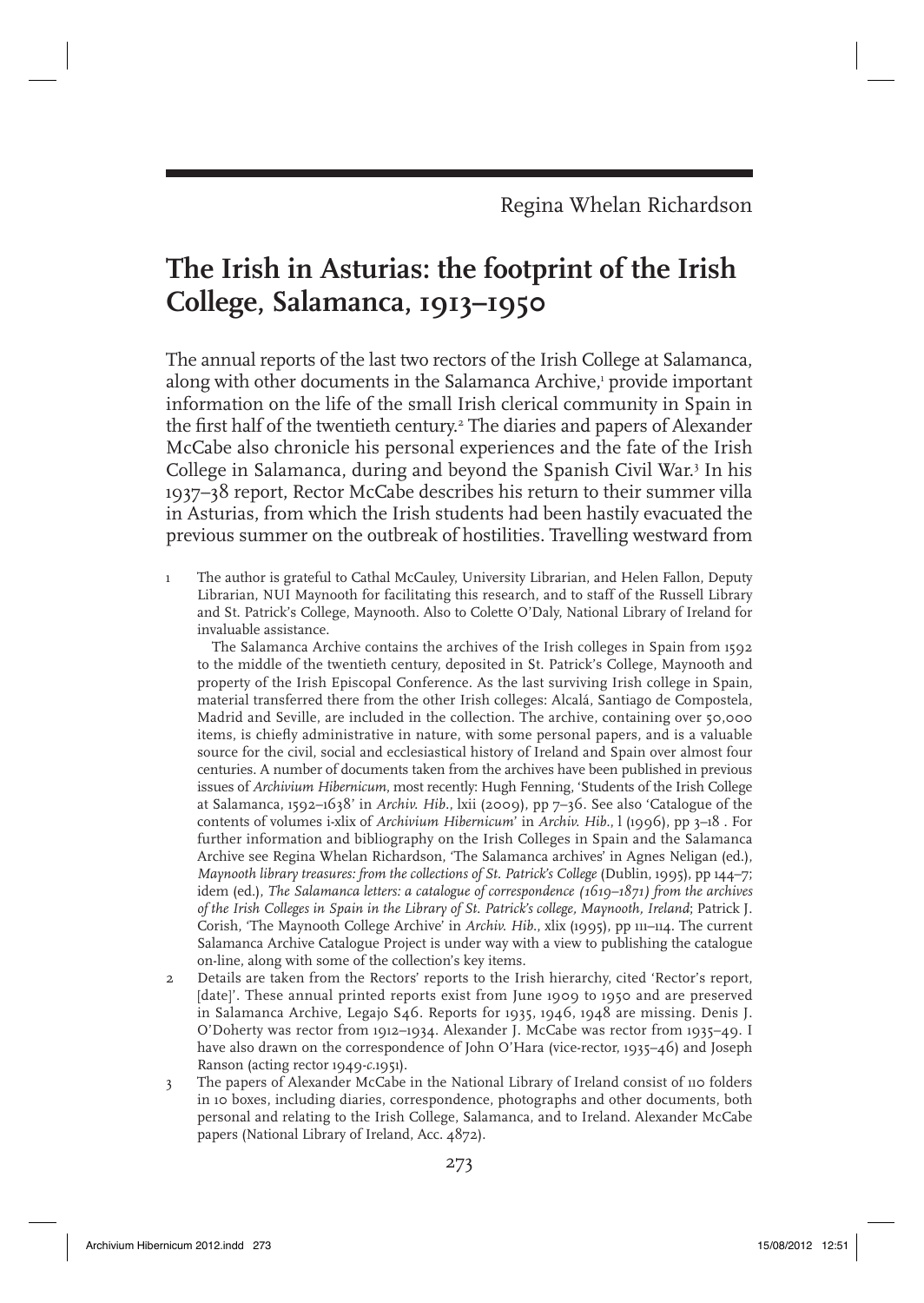Santander towards the coastal town of Llanes, he journeyed through the recently captured nationalist area on the night of 15 September 1937:

One of the many vivid memories of the Civil War will be the journey into Asturias, where the war was then raging. As all the bridges had been blown up the train stopped at the edge of the province…I had two military passes, and a huge munition-lorry going up to the Front took me the rest of the journey. The three soldiers in charge, two of them foreign volunteers, had each a rifle within easy reach and as we rushed along between the mountains and the sea, the beautiful harvest night seemed charged with the atmosphere and dynamism of war and death…When we arrived at the Villa and I found it looking as before, quite peaceful in the moonlight, I could scarcely believe it. Alongside, over the boundary wall, was the black ruin of the village school, which had been burned. I found the servants looking haggard and frightened, but they were quite safe and well. Early next morning the doors and windows all over the house were vibrating to the sound of shells and bombs bursting at the Front, but the booming of the guns seemed to be a friendly assurance that the danger had passed.4

However, Irish students were destined never to return to the summer house on the Costa Cantábrica, nor indeed to the Irish College in Salamanca which had fulfilled its role as a centre of education in Spain for Irish students and seminarians since its foundation by Philip II in 1592

The Casona de Verines villa still stands today in the village of Pendueles, a fine example of the striking 'indiana' architecture which is a feature of the Asturian urban and rural landscape.5 Built in the early twentieth century by returning emigrants who had made their fortunes in the Americas,<sup>6</sup> the *casas indianas* symbolised the material wealth and success of their owners. Many of these successful businessmen returned to their home towns and villages to settle and build these beautiful and distinctive houses in Spanish colonial style, so that even small places in Asturias such as Pendueles may contain several of these large and imposing dwellings, palatial at their most grand. With decorated balconies and stairways, glazed galleries and columns they stand behind wrought-iron gates in gardens with tropical plants and characteristic palm trees. Aspiring to a

6 Emigration from Asturias was chiefly to Latin America, and, from the Llanes area, to Cuba and Mexico in particular.

<sup>4</sup> Rector's report, 1937–38, p. 4.

<sup>&#</sup>x27;Casona' means large house. The Casona de Verines is an example of the eclectic and compact architectural style of *indiana* dwelling. Verines refers to the area of Pendueles where the house is situated. It continues to be also known as 'La Casa de los Irlandeses', or 'Casa de Nobles Irlandeses'. The name of the villa may also be written 'Casona de Berines'.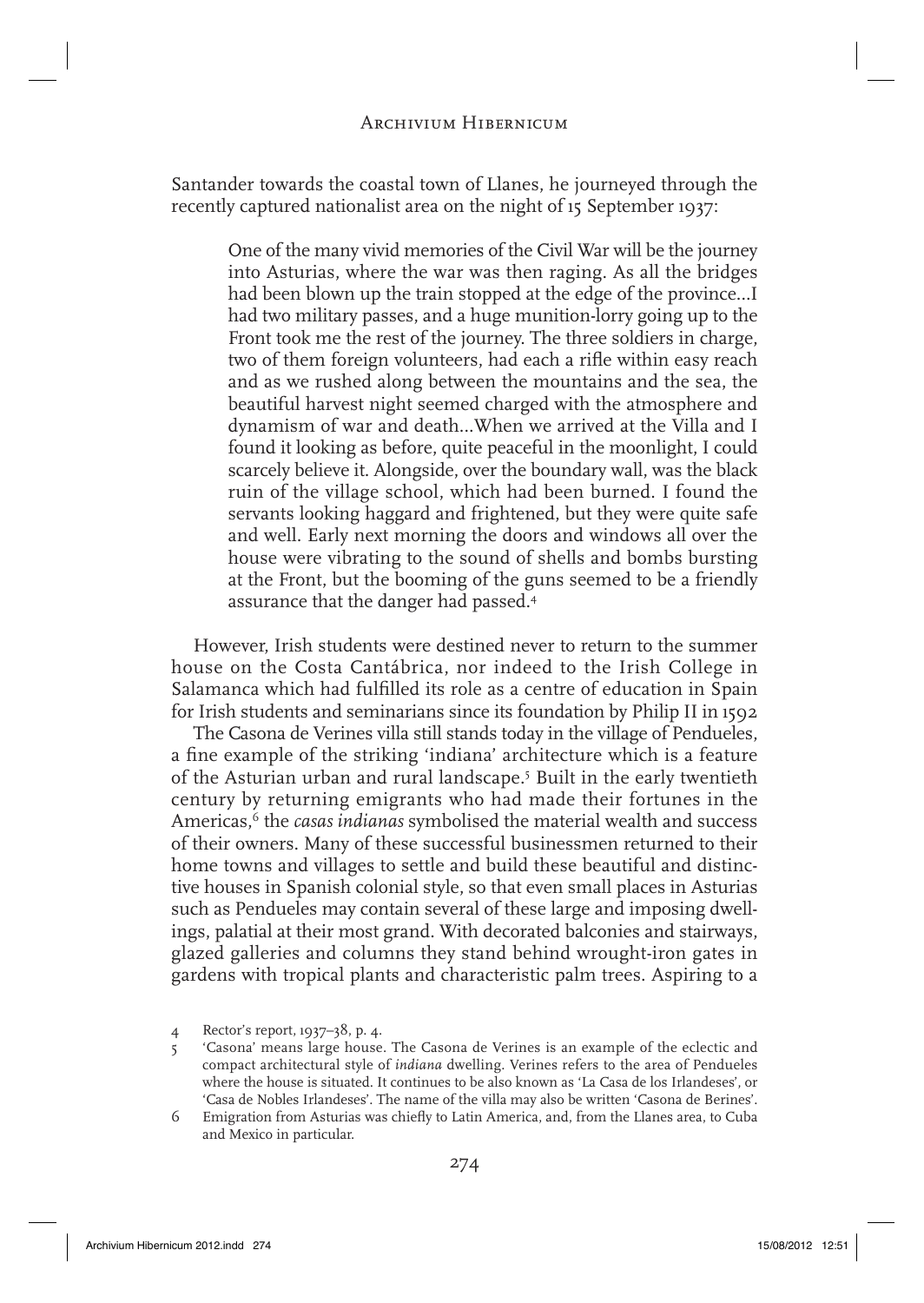# The Irish College, Salamanca, 1913–1950

high standard of living conditions they incorporated running water, bathrooms and electricity. Quality materials were used in their construction, such as timber from South America, and their occupants looked to modernism, distinction and style, often sourcing decoration and furnishings from Barcelona and Paris. Their owners frequently took on a philanthropic role, improving and modernising the local area by funding public facilities such as schools, hospitals, churches, roads and water systems.

The Casona de Verines was the summer house of the Irish seminarians of the Irish College at Salamanca (Real Colegio de San Patricio de Nobles Irlandeses), who had been coming to Northern Spain for the summer vacation since 1913 and to Pendueles since 1920. They were permitted to return to Ireland for their summer holidays every third year. At one time the remaining students would decamp to their country house in Aldearrubia outside Salamanca, but by 1900 this had been in a state of disrepair for many years and was subsequently sold.7 Soon after becoming rector in 1912, Denis O'Doherty began to petition the Irish hierarchy to permit the students to take a house on the northern coast of Spain for the summer months.<sup>8</sup> He put his case to the Irish Bishops claiming that it was disruptive and expensive for the students to return frequently to Ireland. By staying in Spain during the summer they would have the opportunity to pursue their special studies or tastes: languages, literature, history, painting etc. They would also have time for prayer and reflection as well as to enjoy a healthy lifestyle with proximity to beaches for a daily swim and the opportunity for excursions and exercise. He was aware of the many regional differences in Spain and wished for the students to observe that 'the Northern peoples are not Castilians, and differ very much from them' and to give them the opportunity 'to study racial character, habits, customs and manners'.9

The Irish Bishops finally took a unanimous decision that the College should take a house in the north of Spain for the summer. However, the students occasionally protested, as they were naturally very keen to return to Ireland for their summer holidays. The choice of the Cantabrian coast was a natural one; the cooler climate was a relief from the extreme summer heat of Castile, and the sea air and proximity to beaches for a daily swim a healthy incentive. Furthermore, many aspects of the surroundings and landscape were reminiscent of Ireland.

- 7 Bernard Maguire (rector 1898–1907) recommended that all students return to Ireland for the coming summer as: 'It is only by an abuse of terminology that the pair of sheds in which our students have been accustomed to spend the summer vacation could be dignified with the name of country house'. See Report on the present condition of the Irish College, Salamanca, IX. Country House, 19 May 1900 (Salamanca Archive, Legajo S46).
- 8 His predecessor and brother, Rector Michael J. O'Doherty (rector 1907-11) had already made a case to re-adopt the system of spending the summer vacation in Spain. (Rector's Report, 1908–09, p. 8).
- 9 Rector's report, 1913–14, p. 5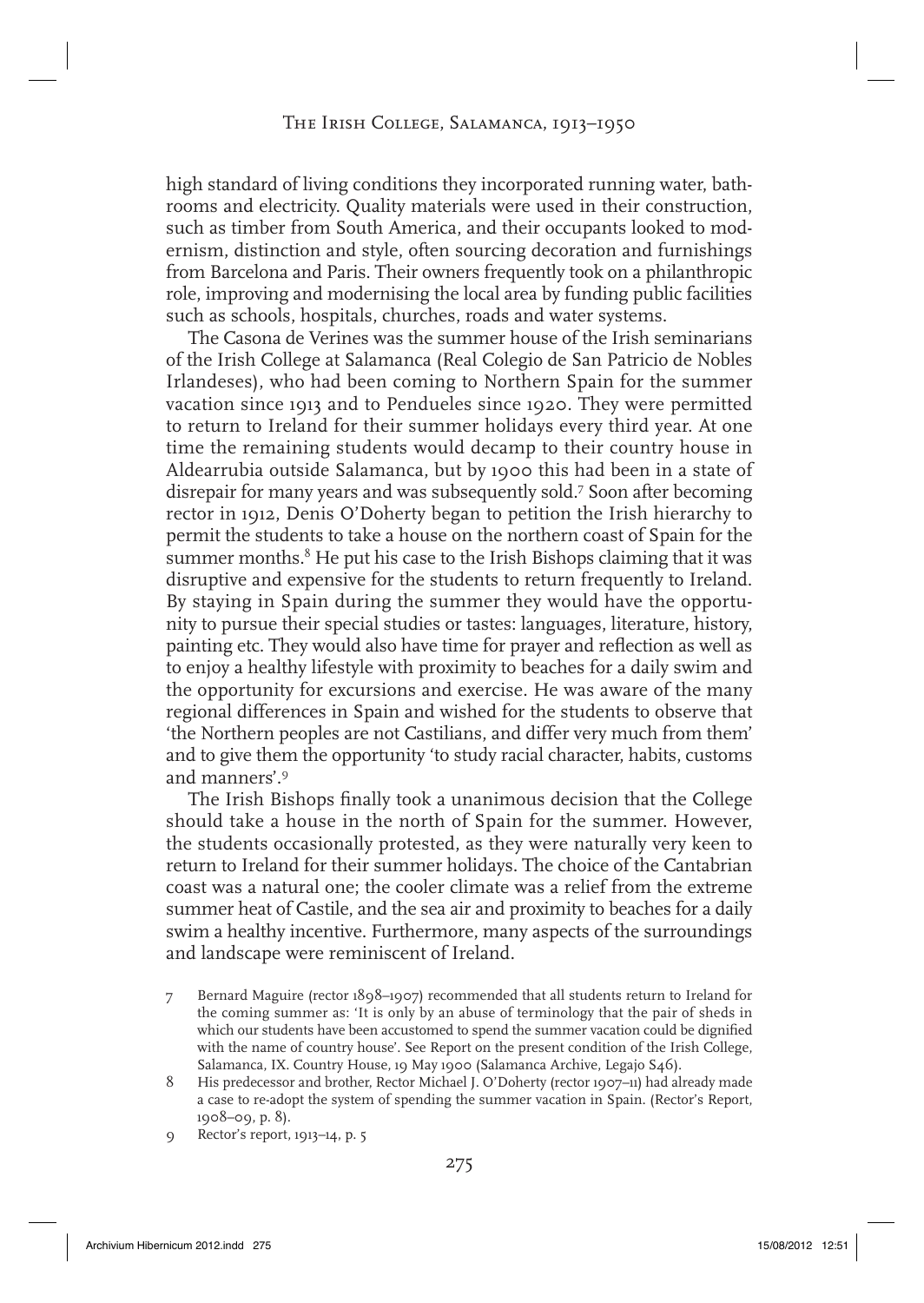In the summer of 1913, the students took their holidays in that region for the first time, staying for 91 days in the Augustinian College in the county town of Llanes, Asturias. A local newspaper, *El Oriente de Asturias*, carried a report of a sporting event on its front page, entitled 'Foot-ball' with an  $accompanying photographic$ 

Por primera vez, el domingo último se celebró en esta villa un partido de 'foot-ball'. Los dos equipos que contendieron eran uno el [*sic*] compuesto por jovenes de la localidad, y el otro por los estudiantes irlandeses que aquí veranean y que se hospedan en el Colegio de La Encarnación. Los irlandeses son maestros consumados en tan higénico sport, hicieron excelentes jugadas y contaron cinco 'goals', mientras que los llaniscos no hicieron más que uno, acabando con este 'goal' el partido. Presenció en el partido innúmera gente y le amenizó la banda municipal.<sup>11</sup>

The following year they returned to Asturias, staying at the Vincentian College in Limpias. In 1915 they took a house near the strand of Bouzas, in Vigo, Galicia . Here they rented a house for  $f_1$ o a month and were made very welcome:

The College has reason to be grateful to the Capuchin Fathers of Vigo for procuring the house and for getting their friends to supply the additional furnishings required. The courteous Bishop of the Diocese, Most Rev. Dr. Elijo Garay, not only gave us the full faculties of the diocese, but *moto proprio* suggested the fittingness of our having, and gave permission for the erection of, a semipublic oratory in the house, where Mass was said, a blessing and a convenience which I need not dwell on. His Lordship further recommended the College to the clergy of both Bouzas and Vigo in so far as we might require their services, and it was owing to his letters of presentation that we saw the two artistic family mansions of the Marqueses of Paza de la Merced and of Mos y Valladares, and were received and entertained in both by members of the respective families.<sup>12</sup>

12 Rector's report, 1915–16, p. 5.

<sup>10</sup> Reproduced in Manuel Maya Conde, *Llanes, siglo XX (1900–1950)* (Llanes, 2000), p. 97. Founded in 1868, *El Oriente de Asturias* still appears today.

<sup>11 &#</sup>x27;Last Sunday a football match took place in this town for the first time. The two teams taking part were made up of local youths against the Irish students who are on holidays here and staying in the College of the Encarnación. The Irish are consummate masters of this healthy sport, they played excellently, scoring 5 goals, while the Llaniscos only got one goal, which terminated the game. Many people attended and the town band played at the event.' (Author's translation).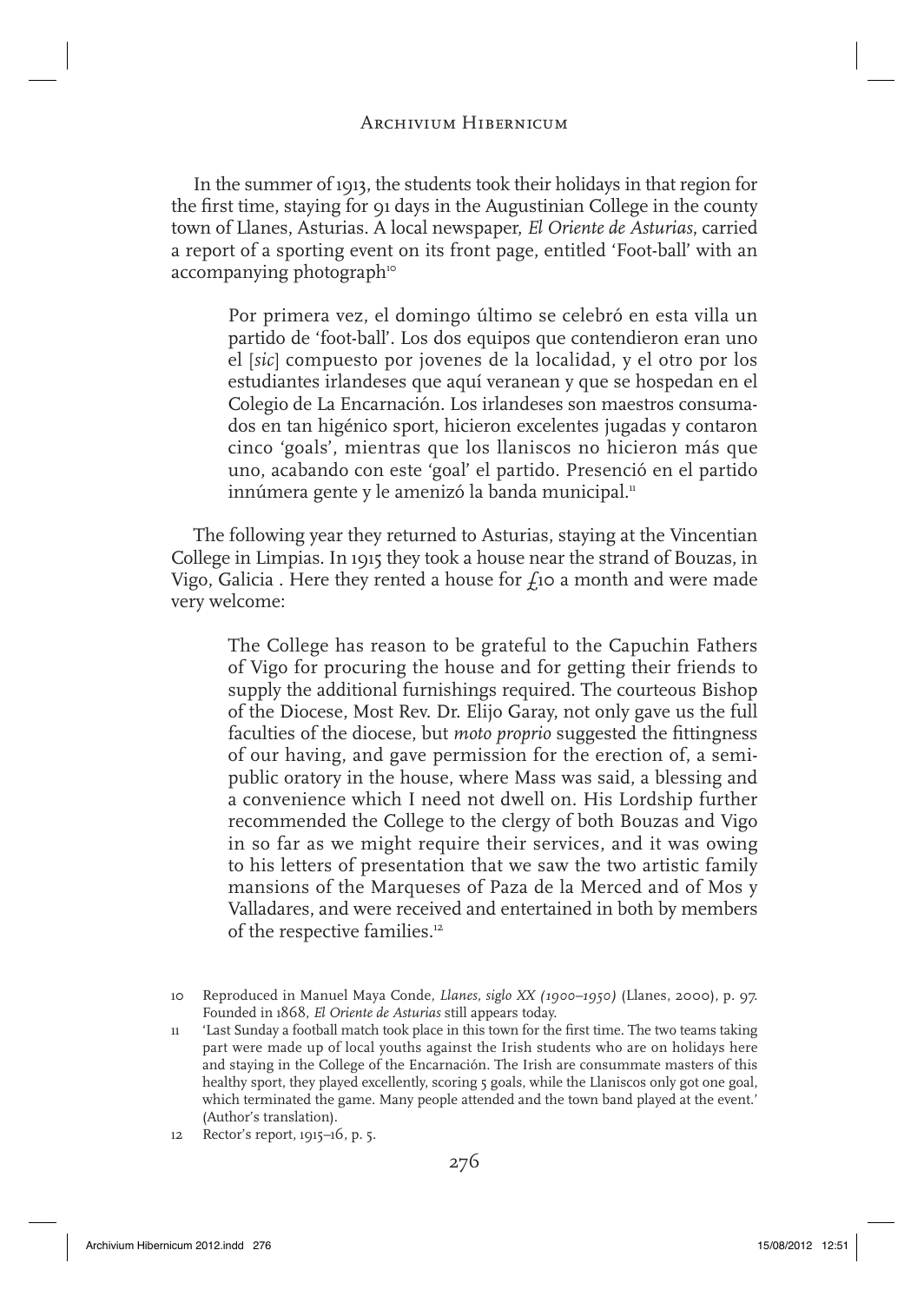# The Irish College, Salamanca, 1913–1950

From here they made excursions to places of religious, historic and artistic interest, travelling on foot, by boat, by tram and bicycle:

Bayona, the one-time famous seaport, where many of our earliest students landed on coming from Ireland, was visited by seavoyage, as were also, on another occasion, the inner reaches of Vigo Bay and the Islands of Cies, the Galician O'Brazil, which shelter the harbour on the seaside. Another excursion was made to Pontevedra, the capital of the province, and its surroundings. Tuy, the ecclesiastical capital, a frontier town formerly strongly fortified, was visited on bicycles. $13$ 

While in Galicia they visited Santiago de Compostela:

On the feast of St. James, we all had the happiness of joining in the celebration of the Jubilee year in Compostella, making the Stations and gaining the Indulgence. We had the distinction of being the only foreign pilgrimage which visited the shrine during the Jubilee, and as such were received with marked consideration by the authorities, both ecclesiastical and civil.<sup>14</sup>

There had been an Irish College in Santiago de Compostela from 1605 to 1769, originally established for lay students or *nobles irlandeses*, and associated with Donal O'Sullivan Beare.<sup>15</sup> They returned to Asturias in 1916, taking a house on the coast between Gijon and La Coruña, and giving their address as 'Colegio de Nobles Irlandeses, Salinas (Asturias), Spain'. The summers of 1917, 1918 and 1919 were spent in Nueva where they hired a summer house, and they again featured in *El Oriente de Asturias* with the following announcement of their imminent arrival in 1918:<sup>16</sup> 'Noticias recientes permiten asegurar que este verano vendrán a veranear entre nosotros los jóvenes alumnos del Colegio de Nobles Irlandeses, a quienes se prepara un cariňoso y entusiasta recibimiento, pues son muchas las simpatías que aquí tienen'.<sup>17</sup> Rector O'Doherty comments on the welcoming atmosphere of Nueva in his report on the long vacation of 1917:

Notwithstanding the fact that the house is an old one and not well planned, the Summer in Nueva was thoroughly satisfactory. In

14 Rector's report, 1915–16, p. 5.

- 16 Reproduced in Manuel Maya Conde, *Llanes, siglo XX (1900–1950)* (Llanes, 2000), p. 128.
- 17 'We can now confirm the arrival this summer of the young students of the Irish College, who are greatly esteemed and who will receive a fond and enthusiastic reception here'(Author's translation).

<sup>13</sup> Rector's report, 1915–16, p. 5.

<sup>15</sup> See Patricia O'Connell, *The Irish College at Santiago de Compostela, 1605–1769* (Dublin, 2007); idem, 'The Irish College, Santiago de Compostela: 1605–1767' in *Archiv. Hib*., vl (1996) pp 19–28.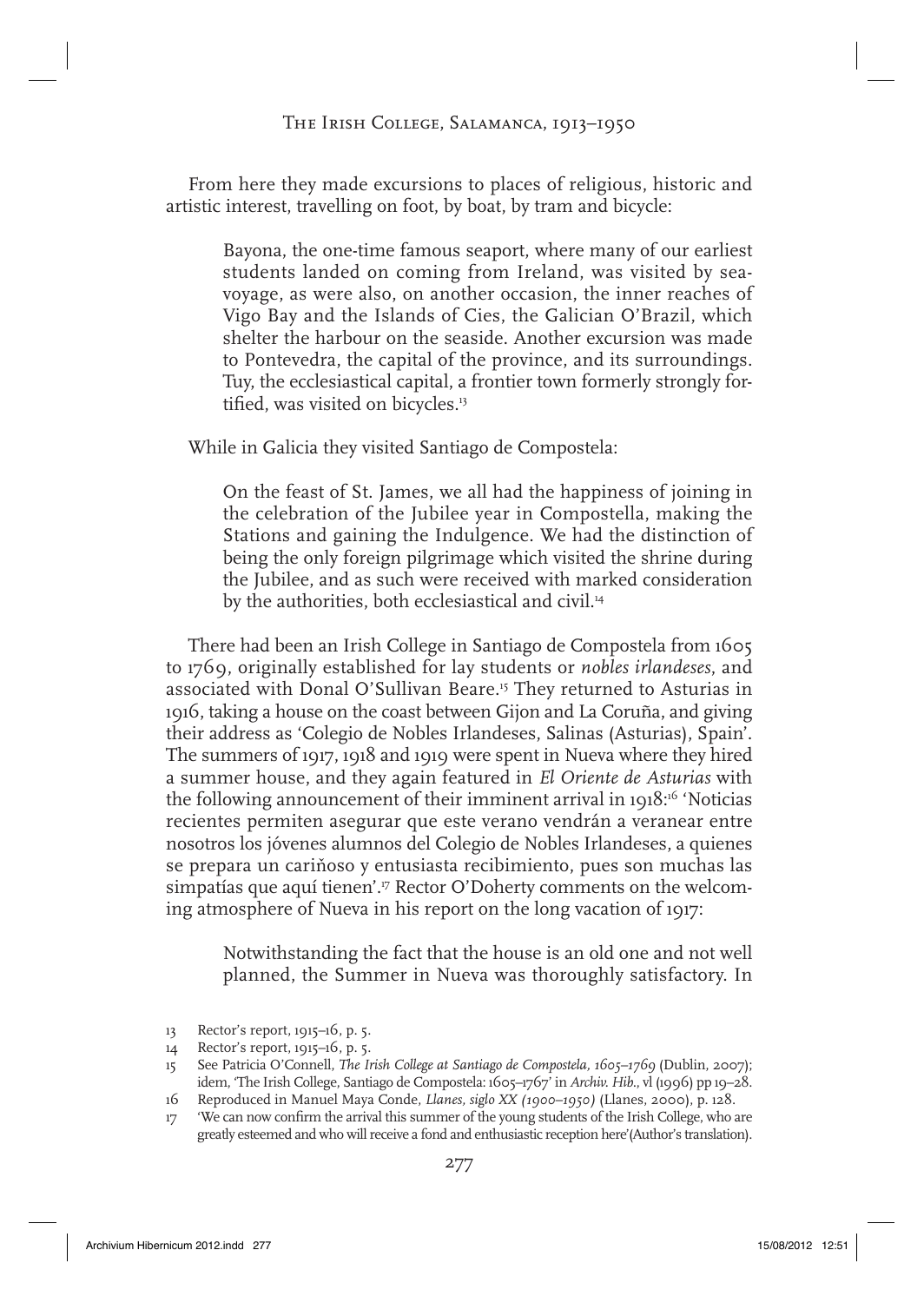taking the same quarters for this year, I am fulfilling the wishes not only of the students but also of all the inhabitants of Nueva. Special recognition is due to the kindness and generosity of the Count and Countess de la Vega del Sella, whose Palace and grounds were always open to both superiors and students, as well as to the affability and kindness of the Parish Priest, Don Antonio Mendez Palacios.<sup>18</sup>

The students first came to the village of Pendueles in 1920, situated in a scenic area between the mountains and the sea. It was close to the Sierra Plana de la Borbolla, overlooking the Mar Cantábrico.19 Here they discovered the Casona de Verines. The house and location made an immediate impression on Rector Denis O'Doherty, who hastened to recommend it as a permanent summer residence in his next report:

This summer, 1920, has been spent in Pendueles, a beautiful seaside resort with two strands, near the city of Santander, but still in the principality of Asturias. We were fortunate in being able to rent a family mansion, which is easily the finest we have occupied and in every way suitable to our needs.<sup>20</sup>

And no wonder, for the Casona de Verines had been built as the dream house and family home of Ricardo Ortiz Gómez and Ana Hernández and their children. Ana was a native of Pendueles, and Ricardo had been an employee of her father, working in the agrarian sector in Brownsville, Texas. Ana inherited a large amount of money from her father, and her husband bought a number of properties in Pendueles in February 1919. The villa was a typical *casa indiana,* constructed soon afterwards, but only occupied for a short time before their return to the Americas. On 21 April 1921 Ricardo gave a legal authority from Matamoros in Mexico to José Posada of Llanes, to sell his properties in Pendueles.<sup>21</sup>

Solid and modern, the house could accommodate up to 50 students, was close to the railway station, and was to be sold furnished, including the piano.22 Permission was granted by the Irish Bishops and in the rector's report for the academic year 1922–23 O'Doherty could report the completion of the purchase of the summer villa. The amount paid was just under

22 In 1952 the piano was sent to 'las Monjas Irlandeses de Madrid'. (Letter from Joseph Ranson to the then caretaker, 21 June, 1952. Private collection of the caretakers' family.)

<sup>18</sup> Rector's report 1917–18, p. 2

<sup>19</sup> Pendueles lies along one of the pilgrim routes to Santiago de Compostela: the 'Camino del Norte', at some 10 kilometers from the county town of Llanes.

<sup>20</sup> Rector's report 1919–20, p. 4.

<sup>21</sup> Marta Llavona del Campo, *Una arquitectura de distinction : análysis y evolución de la casa Indiana en el concejo de Llanes entre 1870 y 1936* (Oviedo, 2007). Entry on accompanying CDrom.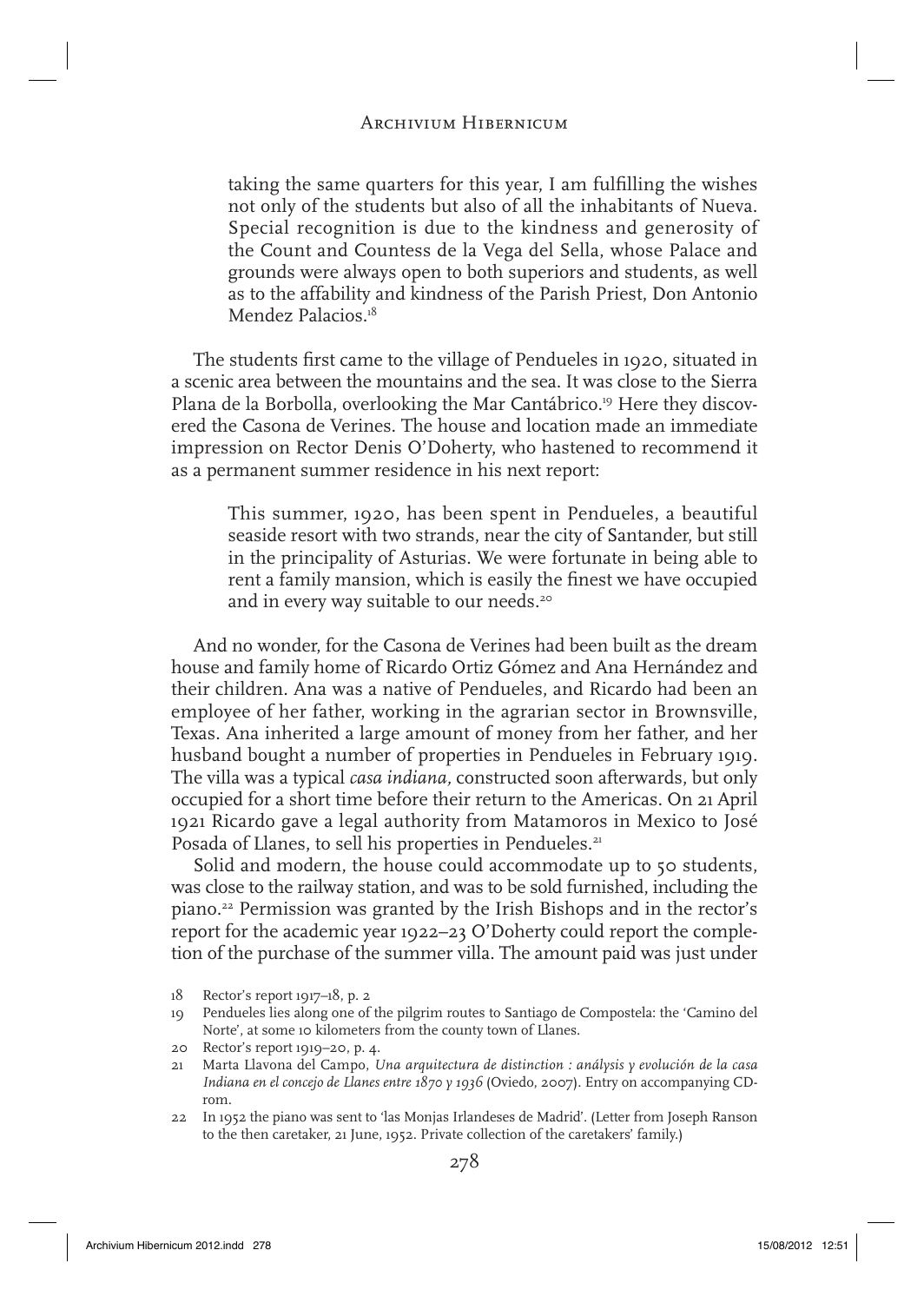82.000 pesetas (some  $f_2$ ,680 at the time) the largest amount ever spent by the College on a single purchase. He explained:

The property, acquired in fee simple, is as follows

- 1. The Villa is a handsome four-storey house of solid masonry, measuring some 45 x 35 feet, with all its furnishing, including an excellent piano, electric-light fittings, etc.
- 2. Stabling of all kinds, including coach-house and granary, the latter a fine room over 50 feet long and well lighted, which could serve equally as study, recreation room or dormitory, if required.
- 3. Gardens and orchard, of some two acres, on one end of which the buildings stand, all being surrounded by a high, solid wall of masonry.
- 4. A villager's house on the opposite side of the main road, acquired by the late owner to exclude unsuitable neighbours, and which might serve as a caretaker's dwelling.
- 5. Some three acres of pasture and arable land which, with the ground around the Villa, would enable us to have our own milk, vegetables and potatoes, as well as help towards the upkeep of the caretaker $23$

The cost of maintaining the students during the summer was referred to by Michael O'Doherty in 1909 when he suggested a sum of  $f_1$ 12 per student. The annual fee for the College in Salamanca was then set at  $f_4$ o per student, with some free places available:

It might well seem that the high pension of  $f_4$  is meant to cover the vacation as well as the school year; but the manner in which the students are kept must be taken into account. The *menu* for each student is as follows: –

Breakfast: Fried eggs and coffee, with an abundant supply of milk

Dinner: 1st course, Soup.

2nd "Boiled meat and potatoes.

3rd "Roast meat and potatoes

4th "cheese, pudding, or fruit. Wine

Supper: 1st course Fresh fish

2nd "Steak and vegetable, or salad

3rd "Dessert. Wine<sup>24</sup>

- 23 Rector's report, 1922–23, pp 6–7.
- 24 Rector's report 1908–1909, p. 8.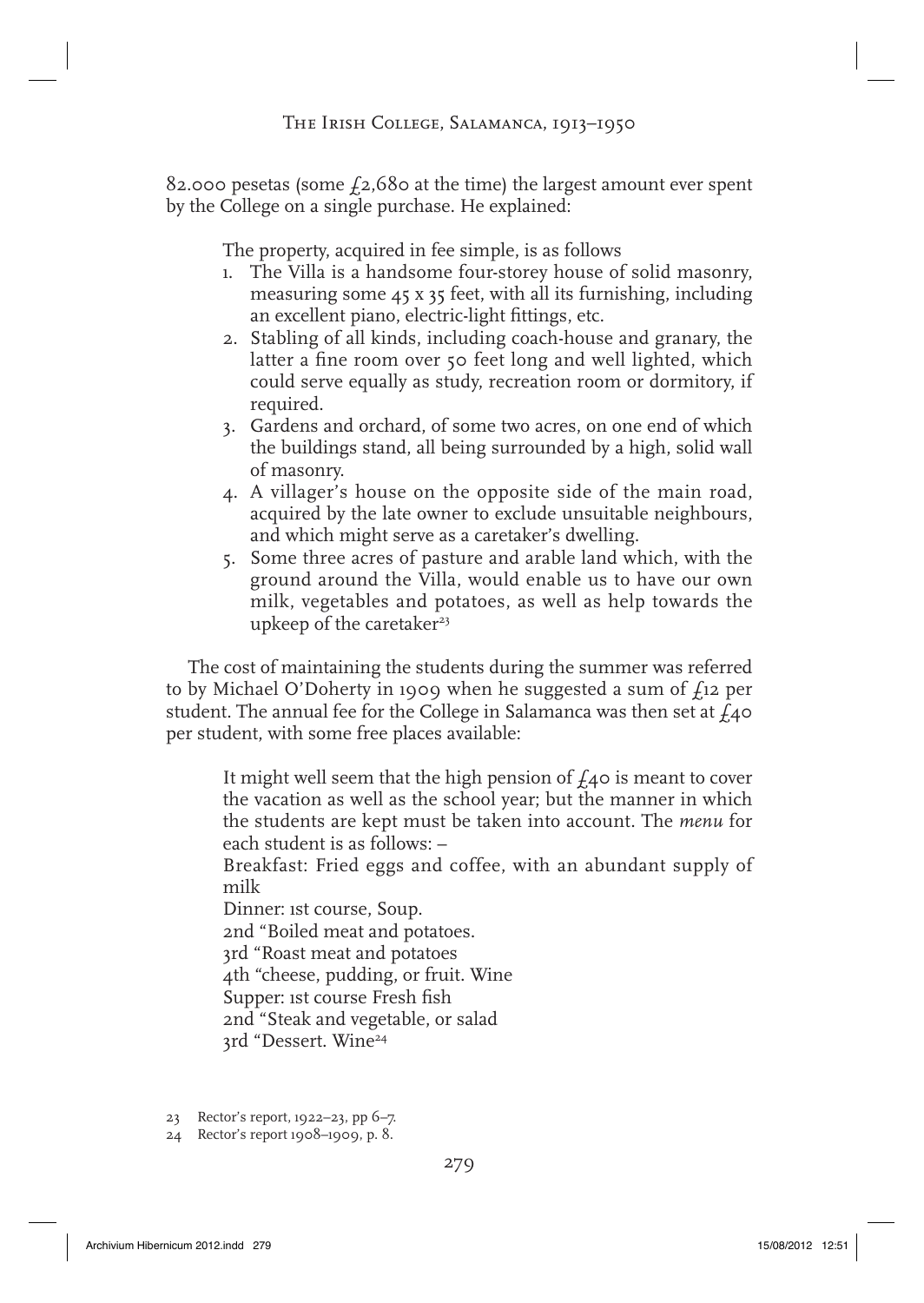In an interview given in 1983, Alexander McCabe described the food in the College as 'Irish food with the good things of Spain' and recalled his own student days in Pendueles, 'We had a summer house, that was a nice place but of course you were always under discipline'.25

During the academic year in Salamanca the students rose at six in the morning for meditation and Mass. The rest of the day was taken up with study, class, and meals until spiritual reading at 8 o'clock, followed by supper, night prayers and all lights out at 10.00 p.m. It was considered important for them to continue the regularity and order of their daily life while on holidays, but the strict regime was relaxed somewhat during their sojourn on the Cantabrian coast. They made daily trips to the beach to swim, either to the local beach close by, or a little further on to that of Vidiago, and could also enjoy pleasant walks by the sea and along the cliff-top. There were tennis courts in the grounds and football was particularly important, and encouraged by Denis O'Doherty: 'This year we hope to have a full house, which makes for more animation and more interest in games, especially football'.26 Indoor games and amusements were facilitated, and reading, meditation, personal interests and the study and practice of Spanish and French were encouraged. Singing and playing the piano was complemented with a radio bought in 1928 'for entertaining the students during the summer evenings.'<sup>27</sup> For daily Mass and Communion they had their own oratory within the house, but on Sundays they sometimes went to the parish church, San Acisclo, a romanesque church named after the patron saint of Pendueles.

Pura Martínez, a long-time resident in the house behind the Villa gave her impression of the Irish students in an interview in 1985:

Eran muy simpáticos y se reían con nosotras, pero no les entendíamos nada de lo que nos decían. Pasaban por aquí en desbandada para la playa, toalla al hombro, a través de los prados. Un día a la semana, los llevaban de paseo y llegaban hasta Llanes. Volvían, a buen paso, todos en fila, los ojos bajos, pisar recio siempre guiados por el que les mandaba. Algunos días, al atardecer, se escuchaba el piano y los violins, tras los ventalales de la Casona, acompanando sus cánticos… Cuando se marcharon, se despidieron de todos nosotros, invitándonos a una merienda en la finca<sup>'28</sup>

<sup>25</sup> Interview with Mgr. Alexander McCabe, former rector of the Irish College of Salamanca. 16 April 1986. (John Paul II Library, National University of Ireland, Maynooth. Library archives, no. 3, 2 sound cassettes. Henceforth AMC Interview 1986).

<sup>26</sup> Rector's report, 1929–30, p. 5.

<sup>27</sup> Ibid.

<sup>28</sup> Ramón Gonzalez Noriega. *Interview with Pura Martínez, 22 June 1985* (*http://renglonesperdidos. blogspot.com/search?q=berines)(14 March 2002)'*They were very nice and they laughed along with us, but we didn't understand anything they said to us. They used to pass by here straggling across the fields, towels over their shoulders, on their way to the beach. Once a week, they were taken for a walk as far as Llanes. They would return striding briskly along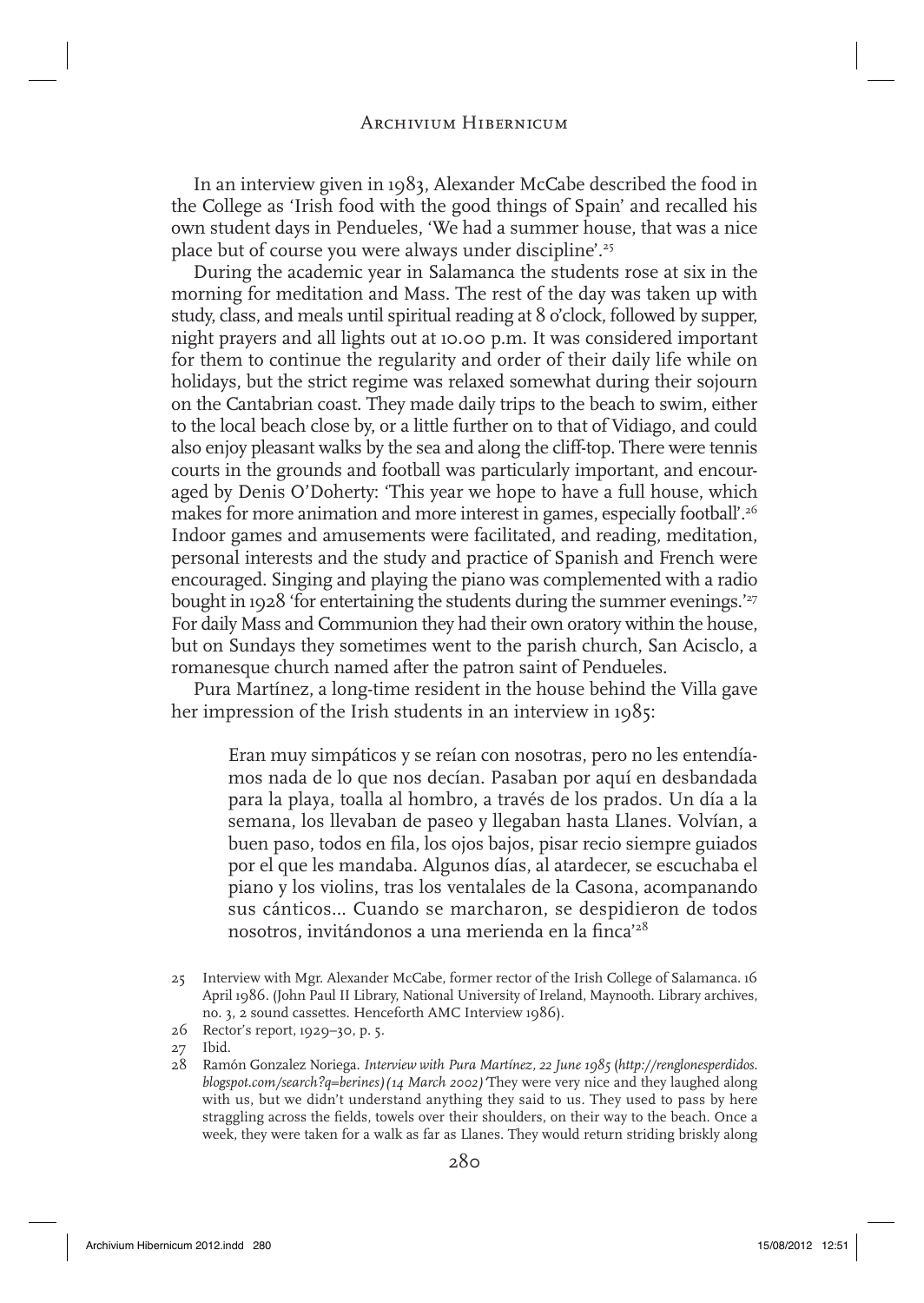Another resident in Pendueles also recalled to this author her memories of looking over the wall as a small child to watch the students playing tennis in the grounds of the villa. They played football with her brother and local youths, and were very well thought of in the neighbourhood as being outgoing and friendly confirming Alexander McCabe's statement 'we mixed in all this time with Spaniards in the summer house.'<sup>29</sup> This was to stand them in good stead when some of their Spanish soccer acquaintances were among republicans overseeing their evacuation from Pendueles in 1936 on the outbreak of the Spanish Civil War.

In contrast to the more conservative, Catholic province of Salamanca, Asturias in the early 1930s was a republican stronghold and remained under the control of the elected government until late in 1937. Three years earlier in 1934 events there had foreshadowed the civil war when Asturias had played its part in the general strike and uprising against the right-wing government. The brutal suppression of the uprising by Francisco Franco earned him the nick-name and reputation of the Butcher of Asturias. However the Llanes region was a more conservative area and the inhabitants of the Villa de Nobles Irlandeses had remained undisturbed during the years of successive anti-clerical governments and unrest, with Rector McCabe remarking that the summer of 1934 had been spent in complete tranquillity, with trouble usually confined to the other end of the province, in the mining region.<sup>30</sup>

In the early summer of 1936, on Monday 22 June, Alexander McCabe accompanied 15 students to the summer villa in Pendueles, travelling overnight by train from Salamanca. He journeyed onwards to Ireland via England, leaving them in the charge of the vice-rector John O'Hara, on the latter's return from his Irish holidays. He would later observe:

At the end of the Academic Year, 1936, five students were ordained to the Priesthood, one left, eight were due to spend the vacation in Ireland, and fifteen went to the Summer Villa in Asturias. We were almost on the eve of the Revolution, but few people suspected that it would break so soon, or take such a violent form. When we arrived in the North, we found everything quiet. Though there were isolated shootings here and there throughout Spain, that corner of Asturias enjoyed an Arcadian peace, and the students settled down to enjoy, as usual, the mountains and the sea. 31

with their eyes cast down, their leader in charge at the head of the line. On some days, when evening was falling, you could hear the sound of the piano and the violins accompanying their singing, behind the windows of the Casona… When they left, they said goodbye to all of us, inviting us for refreshments on the premises' (Author's translation).

<sup>29</sup> AMC interview (1986)

<sup>30</sup> Rector's report. 1935–36, p. 5.

<sup>31</sup> Rector's report. 1936–37, p. 1.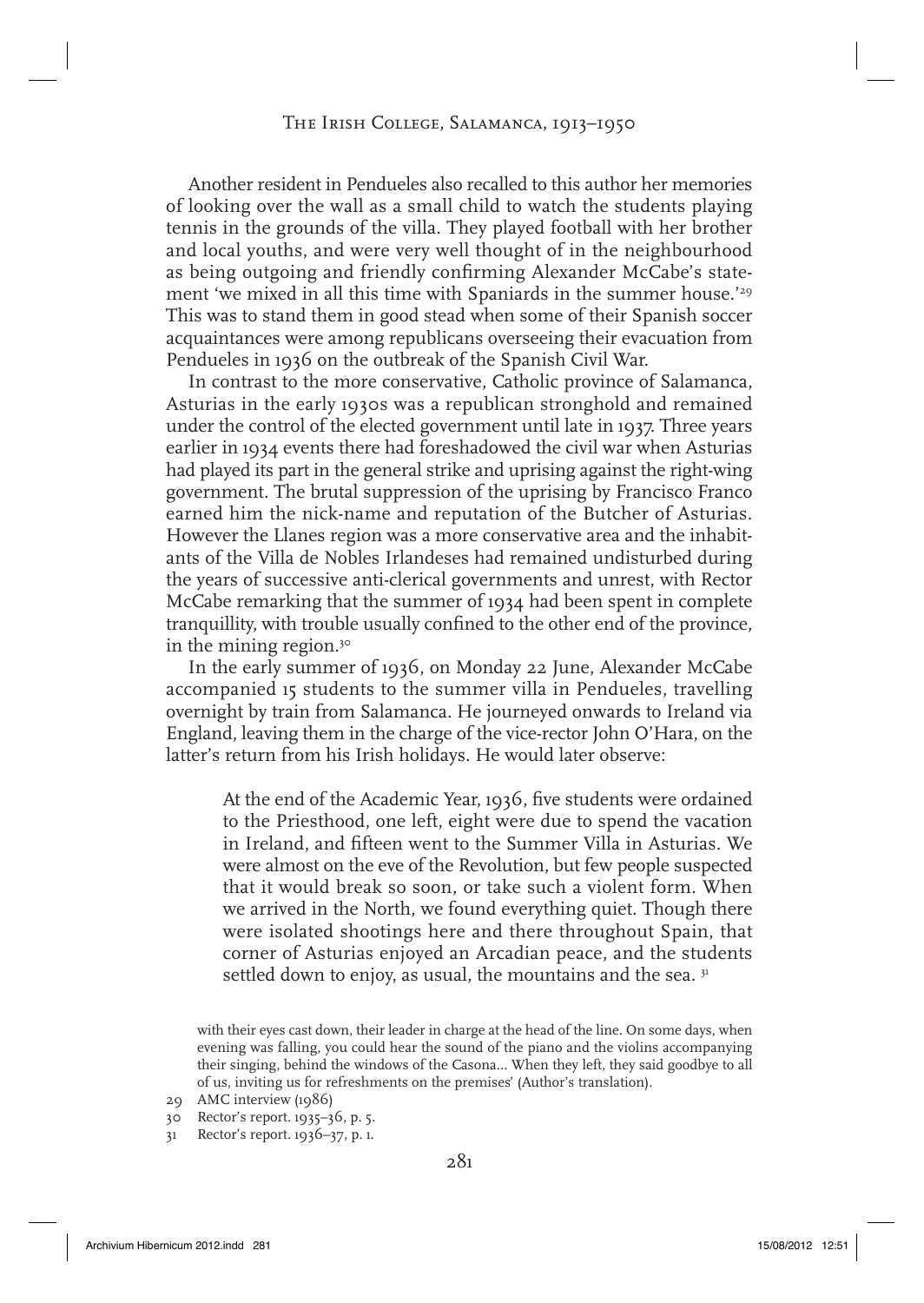On 16 July 1936 Vice-Rector O'Hara was writing from Spain to Rector McCabe in Ireland with local and national news and political events.<sup>32</sup> The following day the anti-government revolt led by Francisco Franco was to change forever the lives of the Spanish people and the fate of the Irish students in Spain. At first the village of Pendueles was relatively quiet with O'Hara reporting that they were suffering no serious inconvenience from the revolution. People went to Mass and worked in the fields as usual. There was no shortage of essential food, with bread and meat, and fish from Santander arriving regularly. The students continued to play football with the local young men, who were now in the government militia. Some students were challenged and searched on the road, but not detained. 'The local representatives of the Madrid government were friendly and helpful but there was a certain amount of danger from Red volunteers passing through...'.<sup>33</sup> On 27 July O'Hara declined the offer to evacuate on an English destroyer,<sup>34</sup> which had docked at Llanes 'as there was no grave danger in these parts then'.35 However he had taken local advice to display a Union Jack on the balcony of the house in the belief that this was the only flag which would be respected by both sides, and half of the students wished to leave at this time.

The following Sunday morning trouble arrived at the very gates of the villa when the Vice-Rector was shot at twice from a passing lorry, because he failed to return the communist salute. According to McCabe 'It wasn't the local people, it wasn't the republicans, these were anarchists from Barcelona who went touring around'.<sup>36</sup> He also noted in his diary 'The Reds from the village were quite nice and apologetic'. Two local men came

- 32 Copy of Letter from John O'Hara, Pendueles to Alexander McCabe, Ireland, 16 Jul 1936 (AMC papers. Box 4, 61A Diary 1/1/36-10/1/37).
- 33 Index Alumnorum Regalis Collegii Sancti Patritii Nobilium Hibernorum apud Salmanticam 1931-, Index to students 1931–1948, pars tertia, un-numbered pages at end: In anno academico 1935–1936
- 34 On his arrival in Ireland, Alexander McCabe had gone directly to request assistance for the students from J.P. Walsh, Secretary of the Dept. of External affairs in the Irish Free State 'The Irish Government got in touch with the British Admiralty, the Admiralty sent a radio message to the destroyer Veteran in the Bay of Biscay and it put into the little fishing port of Llanes.' AMC papers. Box 4, 61A, Diary 1/1/36-10/1/37.
- 35 Copy of Letter from John O'Hara, Pendueles to Alexander McCabe, Ireland, 3 August 1936. AMC papers. Box 4, 61A, Diary 1/1/36-10/1/37. Later, comments from a recently returned Salamanca student, P[atrick]. Cunningham, were quoted in the Irish Press of 29 August, 1936, 'The Red Guards – now acting as soldiers – whose conduct towards rebels or suspects is anything but commendable – treat foreigners with the greatest respect…The Red Guards also refrain from demanding from foreigners the Communist salute, which they demand from their countrymen at the point of the revolver. When foreigners leave the country they are escorted by the Red Guards to the place of embarkment…The Communists are merciless in their treatment of Fascists or of anyone suspected of forwarding the Fascist cause. Many prisoners, including numbers of priests, are being confined by the Communist forces in Austurias [*sic*], and it is reported that the greater part of these have been put to death'.
- 36 AMC interview (1986)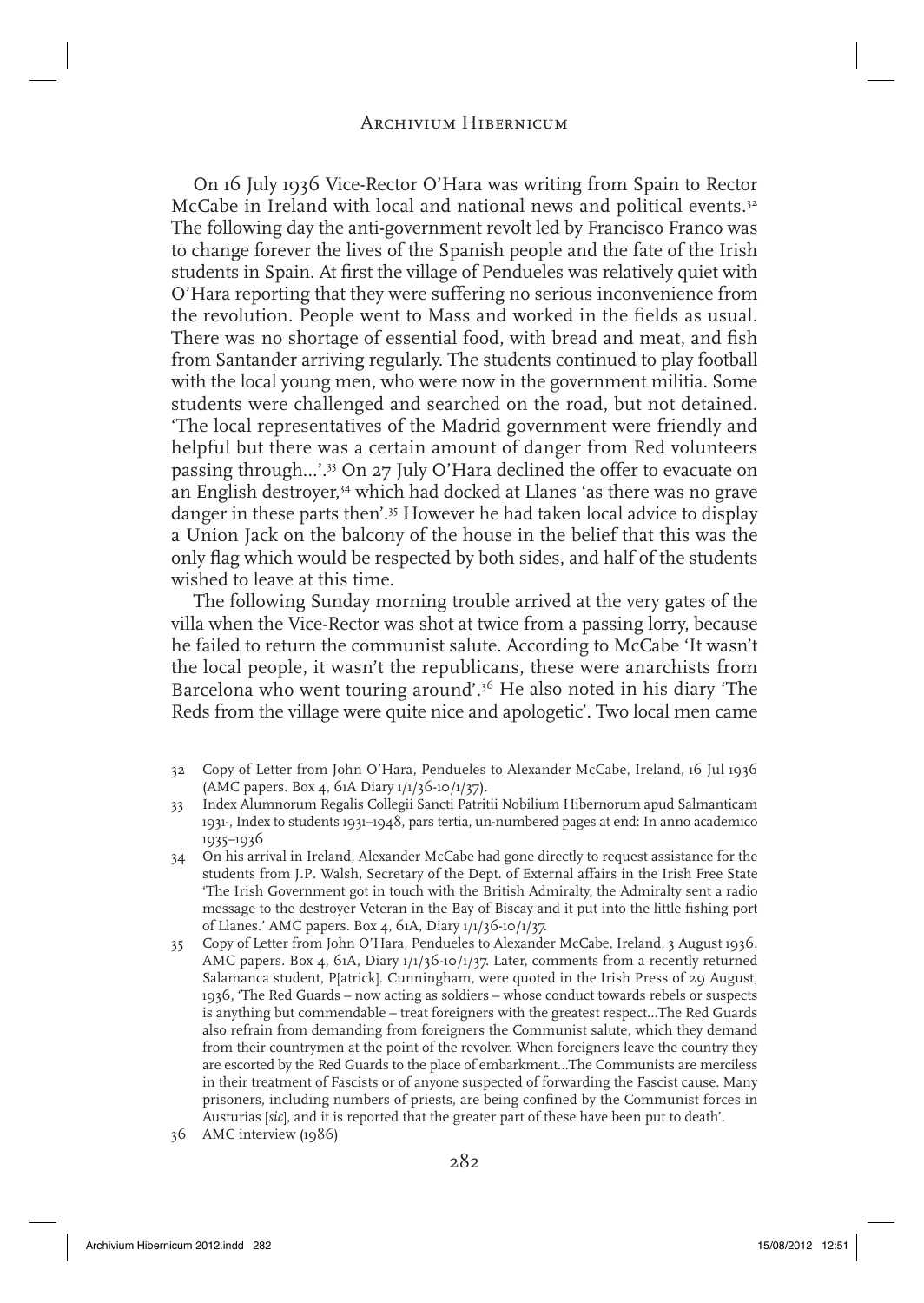to apologise and said that they had rung up Llanes and had the perpetrator arrested. 37 By this time the bridge at nearby La Franca was mined and the students were advised by the republicans not to pass there. The next day, 3 August, O'Hara received an urgent letter from the British consul in Santander, J. Bates, with arrangements for the immediate evacuation of the students.38 At lunchtime the Vice-Rector told the students to pack up and that evening he went to Llanes to arrange a coach, and also, on the advice of the Consul, a republican escort.<sup>39</sup> At  $\tau$  a.m. on Tuesday 4 August the students and the Vice-rector left on a bus flying the Communist flag and draped with the Union Jack for their protection. Four republicans preceded them in a car and five accompanied them on the bus. Rector O'Hara reported that 'The Red guards'40 gave them a cordial goodbye in Unquera, and hoped that they would be back soon again. From here they took the train to Santander where he observed that life appeared normal; trains and taxis were running, cafes were open and people were bathing on the Sardinero beach.<sup>41</sup> With the help of the British consul the students were evacuated on the destroyer H.M.S. *Valorous* from the port of Santander, when they were glad to be offered ship's biscuits and Players cigarettes on board.42 They disembarked at St. Jean de Luz in France and the British Consul in Bayonne supplied them with tickets to travel to Paris.43 Here

- 38 Bates's assistance was crucial, and McCabe later notes 'Mr. Bates was accused of helping 'Reds' (like Irish students?) and when the Military occupied Santander he was compelled to leave' (AMC papers. Box 4, 61A, Diary 1/1/36-10/1/37).
- 39 A permit issued in Pendueles on Monday 3 August 1936 allowed O'Hara to travel to Llanes and back, 'Autorize al Yrlandes Juan Ohara para trasladarse a Llanes acompanado de dos Milicianos de este comite y regrese.'. AMC writes in his diary: 'That evening he travelled to Llanes in a red [i.e Republican] car to see Mozan the owner of the garage to arrange the bus to take the students out the next day'. (AMC papers Box 4, Folder 61A, Diary  $1/1/36$ -10/1/37).
- 40 AMC papers, Box 4, 61A, Diary 1/1/36-10/1/37.
- 41 O'Hara returned to Pendueles, to settle accounts and to assist the four employees from Salamanca to return home. This was not possible; conditions grew gradually worse and there was a shortage of food. 'Meanwhile all the churches in this district have been closed. I have allowed P[adre]. José to say Mass in the college, but I allowed no one else in, even on Sunday. There is a battle raging in Oviedo and it is reported that rebel forces are advancing on Santander.' Letter from J.O'Hara, Pendueles, to A. McCabe, Ireland. Box 4, Folder 61A. He eventually left at the end of August, travelled by train to Bilbao and was evacuated to France on another British destroyer, arriving in Ireland on 6 September 1936. He later continued in his post as vice-rector in Salamanca until the late 1940s when he returned to Ireland.
- 42 H.M.S. *Valorous* was part of the Second Flotilla sent to evacuate British tourists and residents who wished to leave, and to protect British commercial interests; the British diplomatic corps was on summer holiday in San Sebastian. The Irish students of Salamanca were holders of British passports at that time. For a personal description of the evacuation and journey home to Ireland by Salamanca student Michael Lane see article 'The Spanish Connection' in *The Longford Leader* (17 Nov, 1982). See also *Radharc* documentary *Spanish ale* shown on RTE television on 9 Nov. 1982 which features John O'Hara and a photographic still of the students on the H.M.S. *Valorous*, with another of its Captain.
- 43 One student from Gibraltar, Eduardo Rapallo, went home by boat from Marseilles. AMC papers, Box 4, 61A, Diary 1/1/36-10/1/37.

<sup>37</sup> AMC papers. Box 4, 61A, Diary 1/1/36-10/1/37,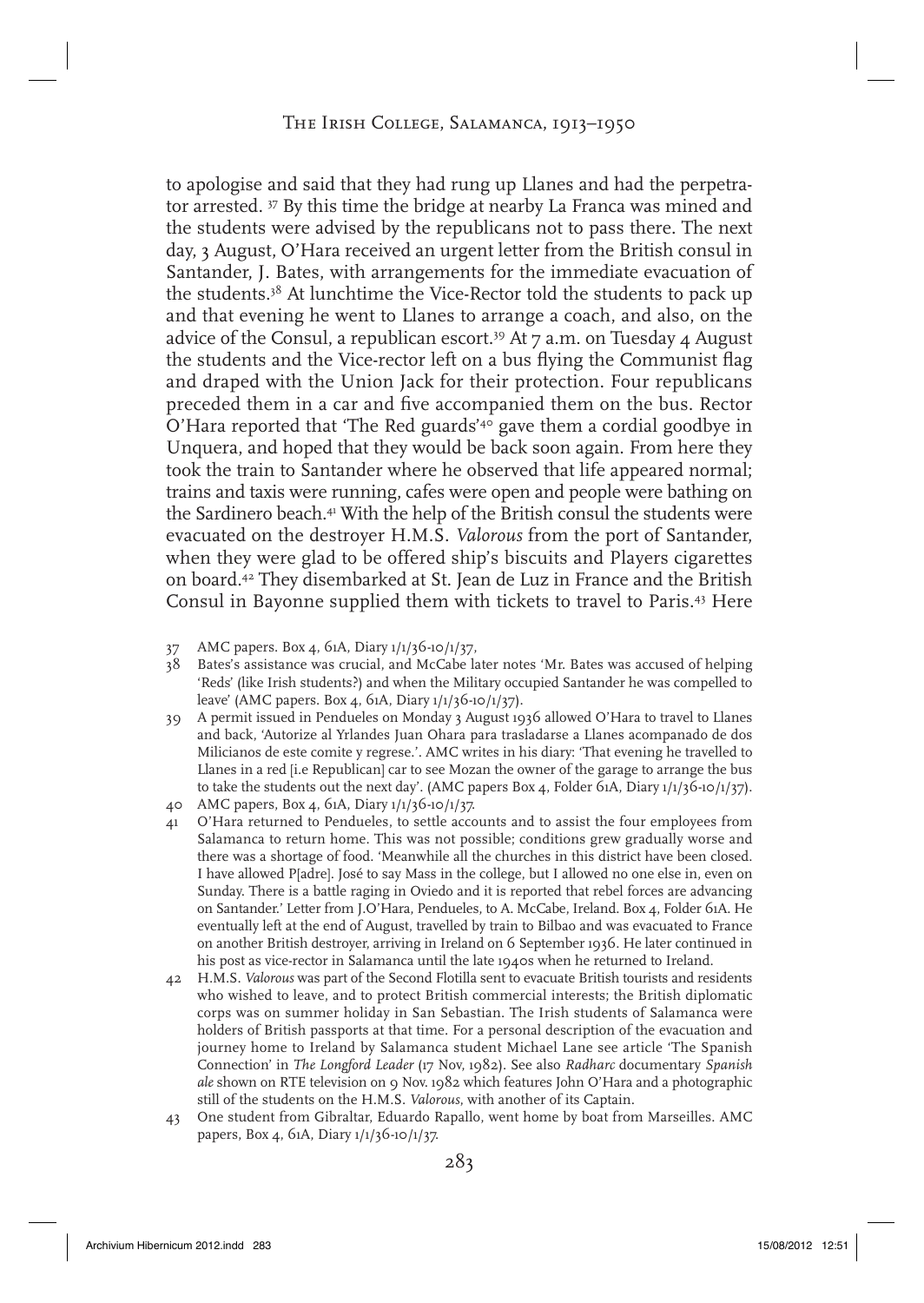arrangements were made by the Irish Legation for their passage home, and they arrived in Dublin on Saturday 8 August.<sup>44</sup> They were to be the last students of the Irish Colleges in Spain.

Rector McCabe made his way back to Salamanca from Ireland in 1937 at the height of the civil war, where he was relieved to find the Irish College in good order. Salamanca was in the nationalist zone but he was anxious about the volatile situation in Asturias, the people there and the villa and employees (four servants and a caretaker). He applied for a military pass and for several days waited impatiently in Salamanca for permission to travel, difficult to obtain for a civilian and a foreigner. This arrived on 12 September 1937 and the next day he took a troop train, the first train to run from the nationalist area to Santander since the province of Cantabria had fallen. He now needed to make his way along the coast to Pendueles. Transport was almost non-existent; the trains stopped at the edge of the principality of Asturias, as all the bridges had been blown up. The nationalist offensive from the east had reached Pendueles on 2 September 1937 forcing the republican brigades to retreat westward towards Llanes. Following the fall of Llanes to the nationalists, the Battle of Mazuco began in the surrounding mountains when republicans held out until 22 September. The area was subject to air attack by nationalists, with the support of the German Condor legion of Guernica infamy. The advancing and retreating troops passed along the Santander/Oviedo road on which the Casona de Verines lay. Armed only with his two military passes, he managed to get a lift on the munitions lorry which brought him to his destination *'*When they dropped me in Pendueles, and I saw the palm-trees in front and the Villa standing up in the beautiful milk-white moonlight, I didn't believe it.'45

His relief on finding the house and employees safe was increased when he saw and heard evidence of the recent fighting there:

Compared with other places I saw along the route Pendueles suffered very little damage. And yet there was sufficient to remind

- 44 Various short reports on the events and return of the Salamanca students, rector and vicerector appear in Irish newspapers of the time. A report in the *Irish Times*, 19 Nov. 1936, p. 7, quotes Eamon de Valera under the headline: British Navy's good work. Mr. de Valera's thanks in Dail: 'Replying to Mr. P.S. Doyle (U.I., Dublin, South) in the Dail yesterday, Mr de Valera said...'. Through the good offices of the British Naval and Consular Services a number of our citizens were evacuated from Spain, and I am glad to have this opportunity of expressing publicly our appreciation and thanks for the work done on our behalf by those British services. Any expenses incurred have been refunded by the Government of Saorstat Eireann... Mr. Doyle asked if any complaint had been made with regard to the treatment of Irish students from Salamanca College. Mr de Valera said he had not heard of it'. A cartoon in *Dublin Opinion* commented on this ironic moment in December 1936: Nelson climbs down from the Pillar to get a closer look at a newspaper headline 'President De Valera thanks British Navy' and exclaims "Gosh, for a moment I thought I was losin' the sight o' me sound eye!!").
- 45 AMC papers, Diary 20/4/1947-2/11/1947. Box 5, Folder 79.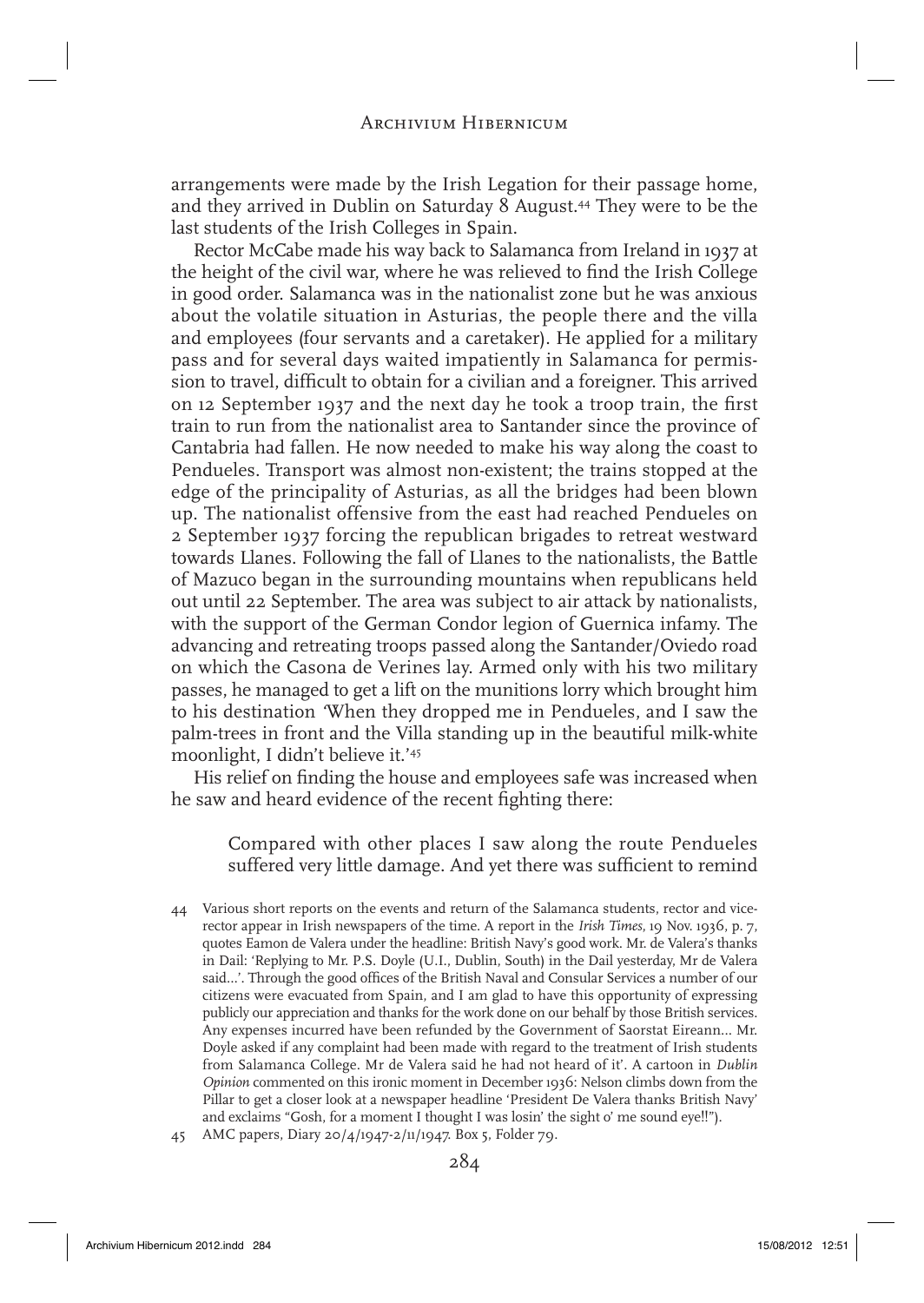one that our Villa was fortunate to escape. The church and the school had been burned, and only the walls and roof of the church and the walls of the school remained. There were two small antiaircraft guns in the village, one at the entrance, about ten yards from our boundary wall, and another at the other end. On one occasion the latter opened fire at passing planes and in response that section was bombed and four houses were completely ruined. There were a few victims and one of them, an old man, was blown into fragments over a wide area. It was fortunate that the gun just behind our wall did not open fire also as this would provoke bombing in the area around our house. A railway bridge, two hundred yards from the Villa, was shelled twice from the sea, and then there was a day's fighting when the village was taken. A body of Red Militia, during the retreat, occupied the house for a night, and the garden and surroundings of the house were machinegunned from the air. If one small shell or bomb fell in the Villa, it would ruin it completely. There was also the danger of incendiarism, but in the chances of war our property had the good fortune to escape destruction of damage, and the servants survived the ordeal and were quite well. During the attack the people abandoned their homes and took refuge in the large caves along the coast. Some of them are famous as the dwelling-places of pre-historic men, and even in the twentieth century they are still useful.<sup>46</sup>

In his diaries he recounts some of his varied experiences in Pendueles and surrounding areas in the midst of the civil war. On Saturday 18 September he went to the nearby village of Buelna to get a pass to go to Llanes:

There are traffic signs in German along the road. Stopped a lorry and got a lift to Llanes. Met Padre Fidel, not in the College, but in a private house in the lower end of the town. The hospital was hit by a shell yesterday, and two people were killed. The German bombers go rambling up, and we can hear the sound of the guns, and I am impatient to get nearer to the Front. Asked in the Hotel 'Moderno' if they could give me lunch . They burst out laughing. The place was sacked and they had only a fork left. Then I went off to  $[A's]^{47}$  shops, where they sell provisions.  $[A]$  is in jail, and here too, the shop had been sacked and practically all the shelves were empty. But curiously enough, the top shelf was untouched and there was a fine row of bottles of wine and champagne, which had

<sup>46</sup> Rector's report, 1937–38, p. 5.

<sup>47</sup> I have substituted 'A' for the real name in the original entry.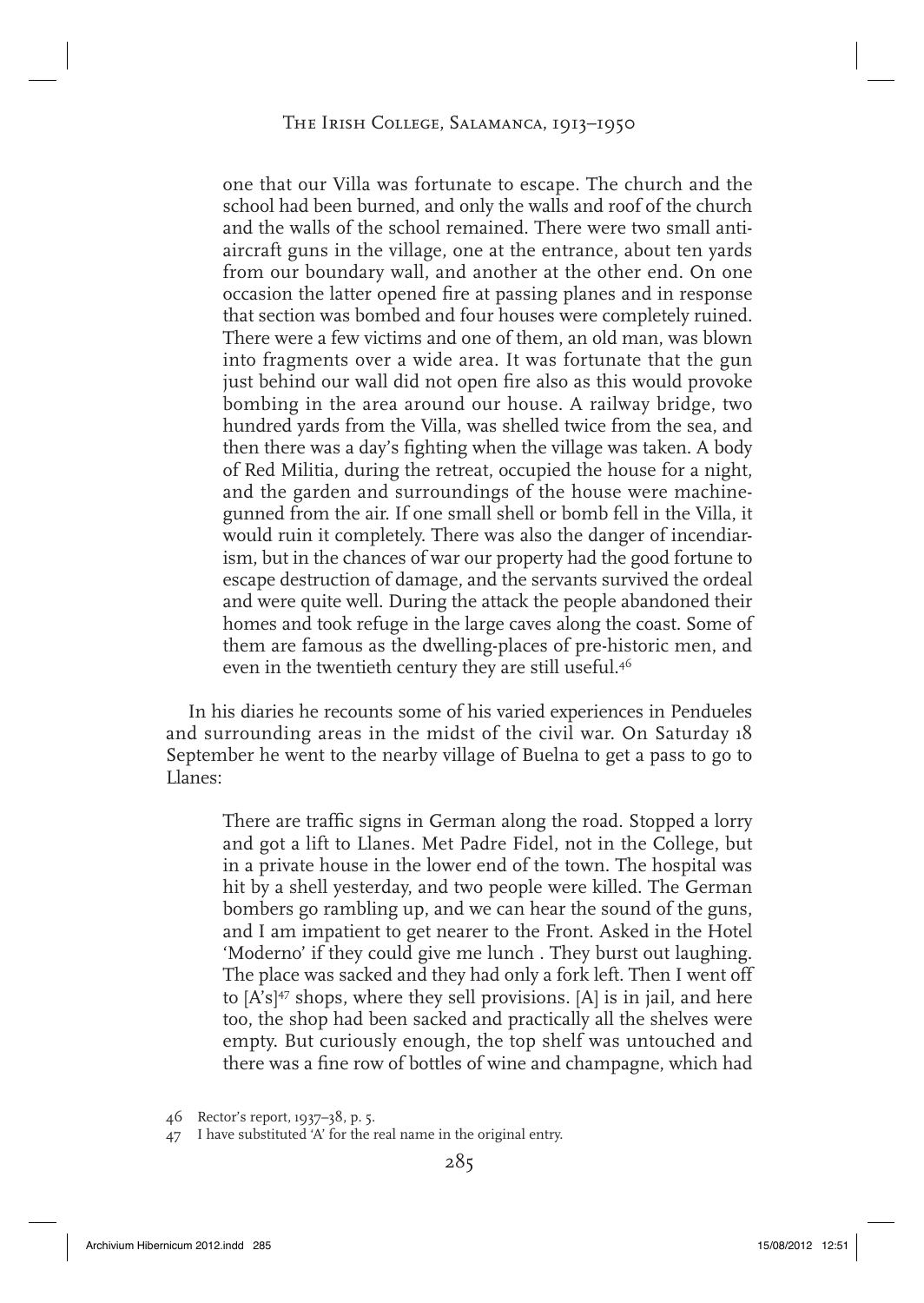escaped the general loot. So I sat on a biscuit box, and had a fine meal of wine and biscuit.48

Although McCabe's background and position as rector of a Catholic seminary placed him on the side of the nationalists, he had a rather liberal general outlook and was critical of the conservatism of the Spanish Catholic Church. He had a balanced view of the conflict in Spain and condemned wrong-doing and exaggerated reports on both sides.49 The College had been on good terms with its Asturian neighbours, irrespective of their political hue. The mayor of Pendueles had sent copies of a pamphlet promoting socialist ideals and a forthcoming 'fiesta patriotica' to the Villa; the vicerector sent 20 pesetas for the children's excursion in return. The pamphlet is signed 'A nuestros queridos amigos y huéspedes [illegible] los Nobles Irlandeses en prueba de nuestra mayor afecto y estimación. El Alcalde, Fernando García'. McCabe later wrote on the cover 'Author executed by military authorization 1937'.  $5^{\circ}$  The suffering of local people made a deep impression on him. Many letters from the caretaker's family among his private papers attest to the sympathy and support they received from Rector McCabe after the arrest and subsequent execution of the caretaker's son by the nationalists.51 McCabe destroyed many of his diaries from those years, stating: *'*They contained many experiences and impressions of the Spanish civil war and of the World War as an ear and eye witness. I heard and saw enough…'.52 Here are his heartfelt words concerning events in October 1937, after witnessing the bodies of victims of the Civil War being washed up on a little beach near Pendueles, familiar to him since student days:

It is only when one knows a district and its people intimately that it is possible to realise fully the terrible character and tragedy of the Spanish war…I never felt sadder in my life than in Asturias then, and if all this bloodshed is washed away and forgotten, it will be, not only a triumph for General Franco, but a miracle, especially in a country like Spain.53

- 48 AMC papers, Diary 20/4/1947-2/11/1947. Box 5, Folder 79.
- 49 See Dermot Keogh, 'An eye witness to history: Fr. Alexander J McCabe and the Spanish Civil War, 1936–1939' in *Breifne,* (1994), pp 445–488; idem, *Ireland and Europe 1919 -1948*, (Dublin, 1988). Among several publications on Ireland and the Spanish Civil War are: Ferghal McGarry, *Irish politics and the Spanish Civil War*, (Cork, 1999) and R.A. Stradling, The Irish and the Spanish Civil War, 1936–39: crusades in conflict (Manchester, 1999).
- 50 To our dear friends and guests of [?] the Irish Nobles, in token of our great affection. (Author's translation) AMC papers, Box 1, Folder 2.
- 51 AMC papers, Box 2, Folder 42.
- 52 AMC papers, Spanish diary 13th Jan –Dec 31st 1937 (Box 4, folder 62, Front endpaper). Front endpaper also gives details of diaries destroyed by AMC in 1946: i.e from 1938–1945. However he retained some of the notebooks containing his notes from the period. See Folder 88, Index to notebooks and diaries. No. 9 Agosto 1. See also Folder 89, Lists of diaries destroyed by McCabe.
- 53 Rector's report, 1936–37, pp 4–5.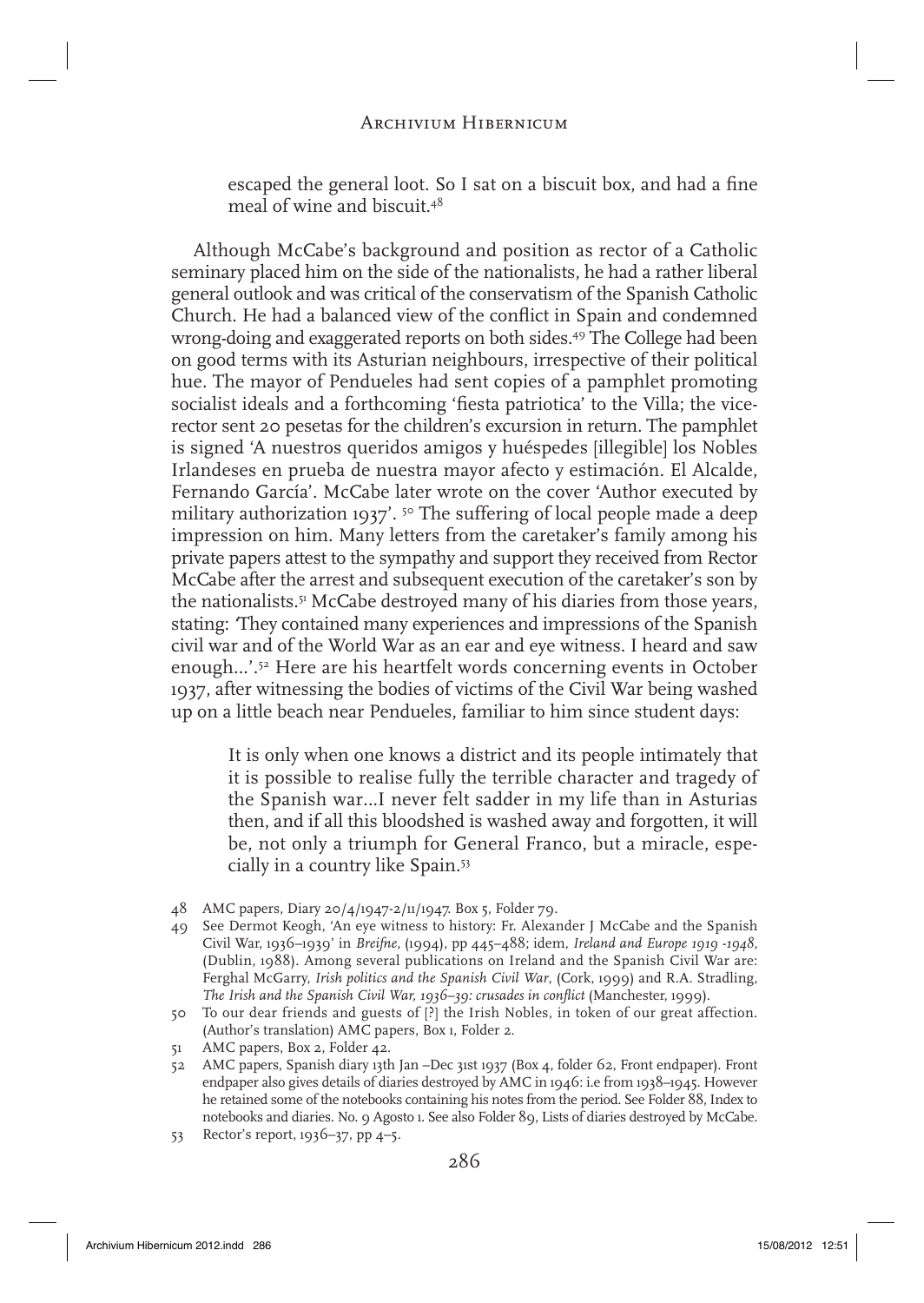# The Irish College, Salamanca, 1913–1950

The turmoil and uncertainties following the Spanish Civil War and World War II, as well as currency-related problems were to mitigate against the return of the students to Salamanca and to Asturias. Rector McCabe remained in Salamanca seeing to the College business, and young Spanish priests taking degrees at the Pontifical University of Salamanca were at times in residence there. McCabe sometimes returned to holiday in Asturias during the summer months, staying at the villa and keeping in touch with people in the area. He resigned in 1949 and returned to Ireland where he was parish priest in Rossinver, Co. Leitrim and later chaplain to St. Joseph's nursing home in Virginia, Co. Cavan where he died in 1988. Joseph Ranson, another former Salamanca student from Enniscorthy, was appointed acting rector. He too visited the villa and occasionally accommodated visitors with Irish diplomatic and religious connections. In a letter to the caretaker informing him of his recent appointment as rector, Ranson announces his imminent arrival with some friends from Madrid, asks him to air the bedding, to seek out daily essentials such as bread, milk, potatoes, coffee and sugar, and to find a housekeeper for a few weeks.<sup>54</sup>

By 1951 the Irish bishops were taking steps to close the last Irish college in Spain. The high cost of refurbishment and maintenance of the large and magnificent Colegio Mayor del Arzobispo Fonseca in Salamanca, of which they enjoyed the use but not the ownership, was a major consideration. In addition, there were sufficient places in the national seminary of Maynooth and other home colleges to accommodate all Irish seminarians. The building was taken over by the University of Salamanca and the villa, lands and investments sold, with the monies going to the Irish College in Rome. 55

Today the villa is owned by the University of Salamanca which runs English courses for children there during the summer months (Cursos Internacionales de la Universidad de Salamanca). It was renovated and reopened in June 1985. It is also the venue for the annual conference 'Los Encuentros de Verines', a prestigious gathering of Spanish literary writers and critics.

<sup>54</sup> Joseph Ranson. [Letter to P. Sanmartín], (7 June 1950, Salamanca). Presented to the author by C. Sanmartín).

<sup>55</sup> It took some time for the affairs of the Irish College to be wound up, and Ranson was still writing from Salamanca on college business in January 1953. Two Salamanca scholarships for Irish students to study in Spain, one lay and one religious, were established and tenable up to the mid 1980s.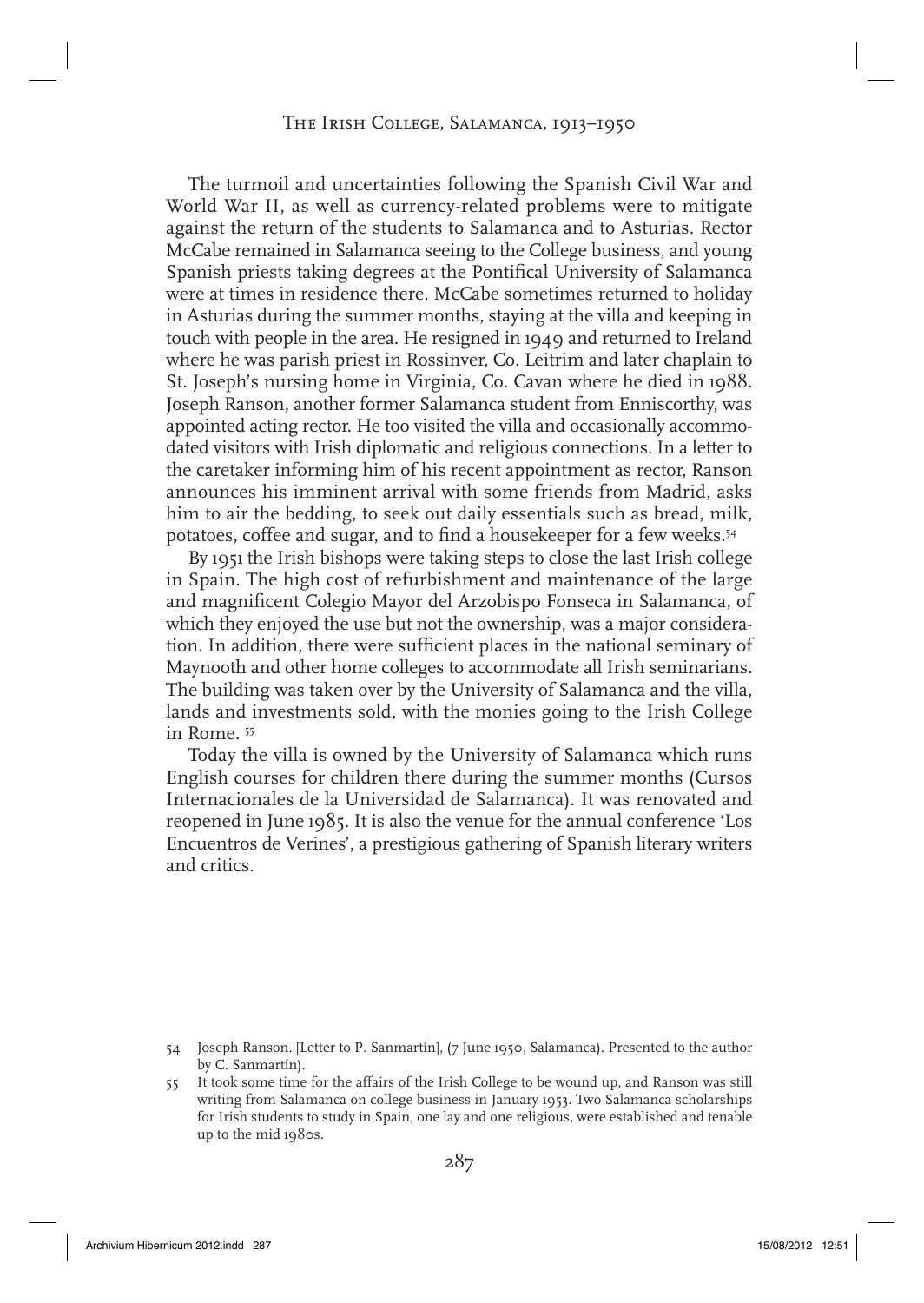## **Appendix**

History and correspondence relating to the Salamanca students in the 1930s and 1940s is contained in Salamanca archive, legajo S52/2. The following extract and list of students are as entered into the bound volume containing the index to students 1931–1948: Index Alumnorum Regalis Collegii Sancti Patritii Nobilium Hibernorum apud Salmanticam 1931- . Pars tertia, un-numbered pages at end: In anno academico 1935–1936 **:**

Irish College Salamanca 1935–1936. There were 30 students on the rolls at the beginning of the year, but one student left in November. Nothing of exceptional interest happened during the year. In May, Captain O'Sullivan Beare M.D. of the British Army, a descendant of the well-known Irish chieftain, visited the College. Five students Mr. Tyrell (Armagh), Mr. Gormley (Clogher), Mr. Dempsey (Cork) Mr. McHugh (Tuam) and Mr. Kiely (Elphin) were ordained to priesthood in June, here in Salamanca, by the Bishop, Mgr. Plá y Daniel. After the Retreat conducted in the College, one student left [Richard J. Ward and Joseph Flanagan are marked 'Abfuit' (absent) on 15 June 1936]. The five young priests and 8 students, due to spend the vacation at home, left for Ireland.

Of the 23 students due to return, one had already gone to Carlow ( Eugene Kerrigan) and another to Paris [ Robert O'Connor]. The following is the distribution of the remainder:

## **To Maynooth**

| Charles Fitzpatrick | Achonry  | [3rd Divinity] |
|---------------------|----------|----------------|
| Michael Lane        | Ardagh   | [3rd Divinity] |
| John Lynch          | Dromore  | [2nd Divinity] |
| James Passmore      | Armagh   | [2nd Divinity] |
| Michael Stack       | Kerry    | [2nd Divinity] |
| John Devitt         | Galway   | [2nd Divinity] |
| Joseph Noonan       | Ross     | [1st Divinity] |
| Leonard Moran       | Meath    | [1st Divinity] |
| Edward Hyland       | Tuam     | [1st Divinity] |
| Thomas Vesey        | Achonry  | [1st Divinity] |
| Patrick Cunningham  | Raphoe   | [1st Divinity] |
| Thomas Darcy        | Killaloe | [2nd Arts]     |
| Thomas Gleeson      | Killaloe | 2nd Arts]      |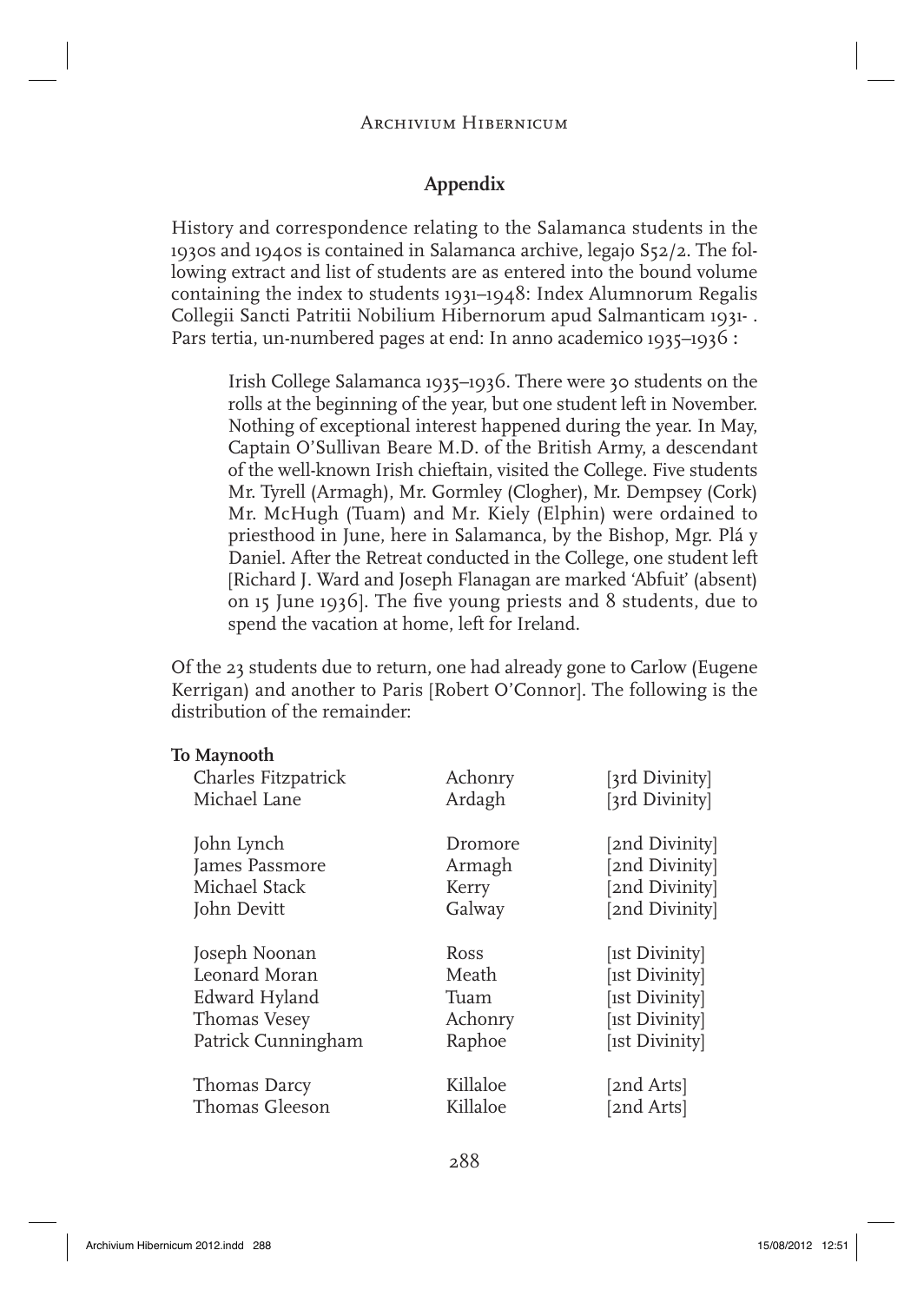# The Irish College, Salamanca, 1913–1950

| <b>To Clonliffe</b>   |           |                |
|-----------------------|-----------|----------------|
| Patrick Kinsella      | Dublin    | [3rd Divinity] |
| Charles O'Reilly      | Dublin    | [2nd Divinity] |
| <b>To Kilkenny</b>    |           |                |
| Thomas Marnell        | Ossory    | [2nd Divinity] |
| Patrick Lynch         | Ossory    | [1st Divinity] |
| Patrick McCabe        | Kilmore   | [1st Divinity] |
| <b>To Thurles</b>     |           |                |
| Thomas Ryan           | Cashel    | [2nd Divinity] |
| <b>To Wexford</b>     |           |                |
| Matthew Doyle         | Ferns     | [2nd Divinity] |
| <b>To Rome</b>        |           |                |
| Mr. [Eduardo] Rapallo | Gibraltar |                |

No definitive list of the names of the students who went to Pendueles in the summer of 1936 has yet come to light. One could make a speculative list from the data contained in this Index volume, combined with other sources noted in this article. The *Longford Leader* article already mentioned features a photograph of Salamanca students from the year 1933; this includes the names and some further information on the last students of 1935–36, as their course was normally 6 years. There is a list of sixtytwo priests who attended the reunion of those who studied at the Irish College, Salamanca, with their parishes and addresses in AMC papers, Box 2, Folder 31. The whereabouts of the photograph taken on board the H.M.S *Valorous* is unknown, and no reference to it appears in the documentation from the *Radharc* film *Spanish Ale* held in the Irish Film Institute Archive. (Production file for Spanish Ale, Box 277, Item no.  $14980$ ). A passenger list may survive in the National Archives of the UK government: ADM: Records of the Admiralty, Naval Forces [etc.] http://wwww.nationalarchives. gov.uk.